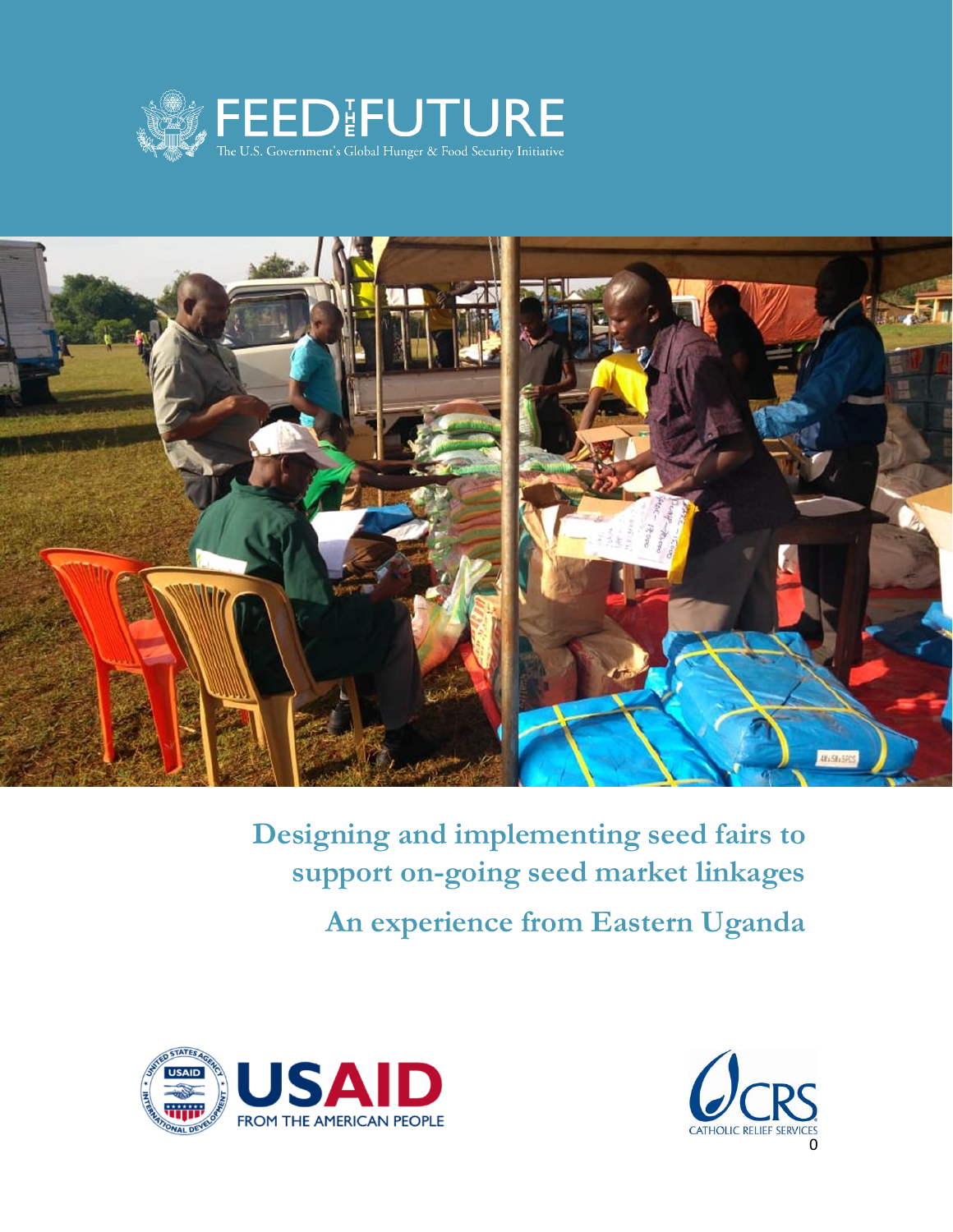| <b>Activity Title:</b>            | Feed the Future Global Supporting Seed Systems for<br>Development activity                                                                                 |  |
|-----------------------------------|------------------------------------------------------------------------------------------------------------------------------------------------------------|--|
| Activity start date and end date: | Aug 24, 2018 - Aug 23, 2023                                                                                                                                |  |
| Cooperative agreement number:     | 7200AA18LE00004                                                                                                                                            |  |
| Document title:                   | Designing and implementing seed fairs to support on-<br>going seed market linkages: An experience from Eastern<br>Uganda                                   |  |
| <b>Publication date:</b>          | March 9, 2021                                                                                                                                              |  |
| Author's name:                    | Catherine Longley                                                                                                                                          |  |
| Sponsoring USAID office:          | LOC Unit, Federal Center Plaza (SA-4)/M/CFO/CMP                                                                                                            |  |
| Technical office:                 | USAID/RFS/CA                                                                                                                                               |  |
| <b>AOR</b> name:                  | Daniel Bailey                                                                                                                                              |  |
| <b>Activity Goal:</b>             | Improved functioning of the high-impact integrated<br>seed systems                                                                                         |  |
| Language of document:             | English                                                                                                                                                    |  |
| Submitted on behalf of:           | <b>Catholic Relief Services</b>                                                                                                                            |  |
| Submitted by:                     | Nikaj van Wees, Chief of Party S34D activity<br><b>Catholic Relief Services</b><br>228 West Lexington Street, Baltimore, MD 21201<br>Nikaj.vanwees@crs.org |  |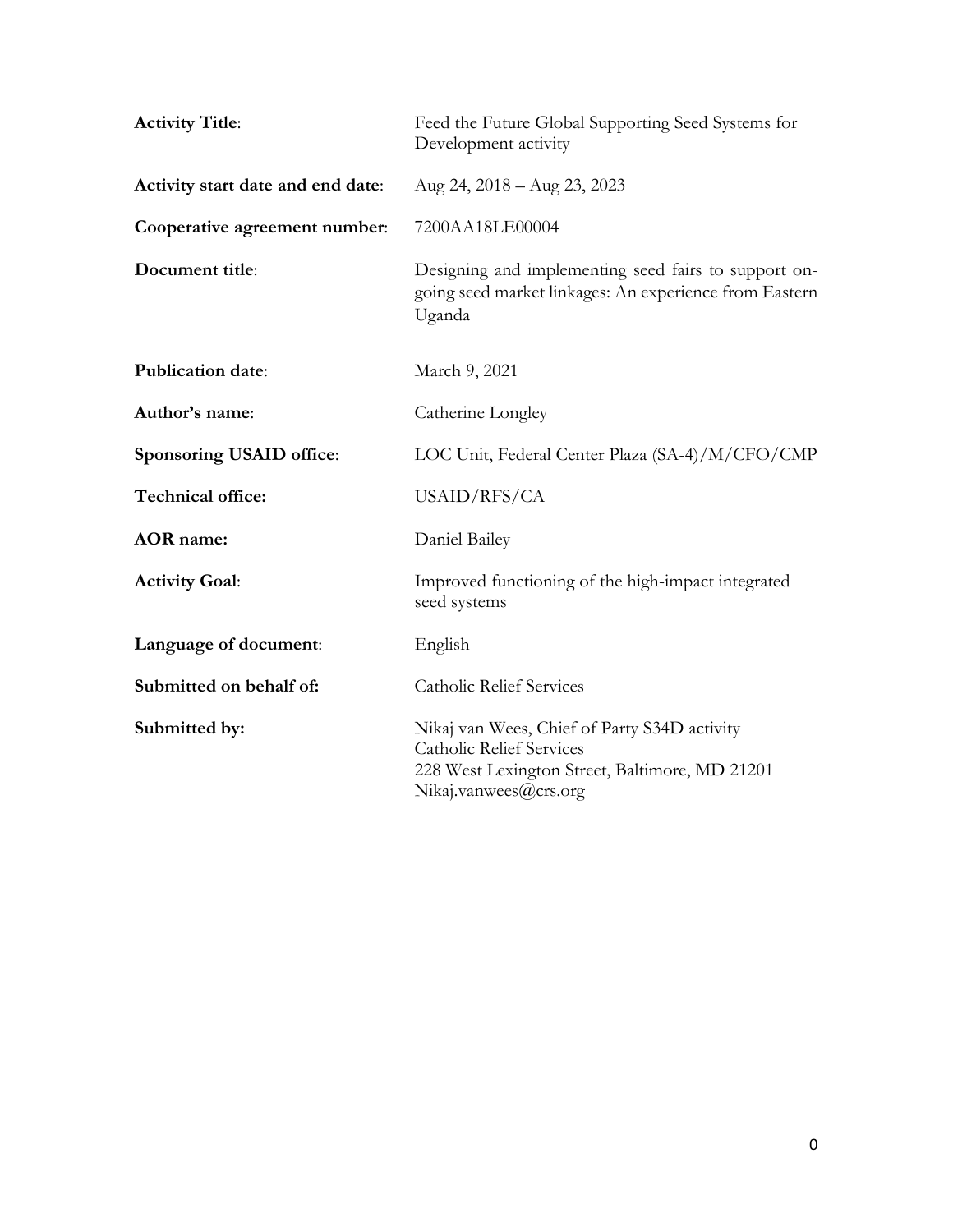### **Abstract:**

Nine specific actions to promote seed market linkages were proposed as part of the design and implementation of agricultural fairs that took place in March 2020 in Eastern Uganda in response to flooding at the end of 2019. This report describes the ways in which some of these actions were implemented through a participatory action research approach, and the learning that emerged from this experience. Recommendations for future actions to support sustainable market linkages through seed fair programming are provided.

**Cover page photo credit:** Geoffrey Nyamota, CRS.

### **DISCLAIMER**

This report was made possible by the generous support from the American people through the U.S. Government's Feed the Future initiative and the United States Agency for International Development through Cooperative Agreement 7200AA18LE00004. The contents are the responsibility of Catholic Relief Services and do not necessarily reflect the views of USAID or the United States Government.

**Feed the Future Consortium Partners** in the Feed the Future Global Supporting Seed Systems for Development activity:











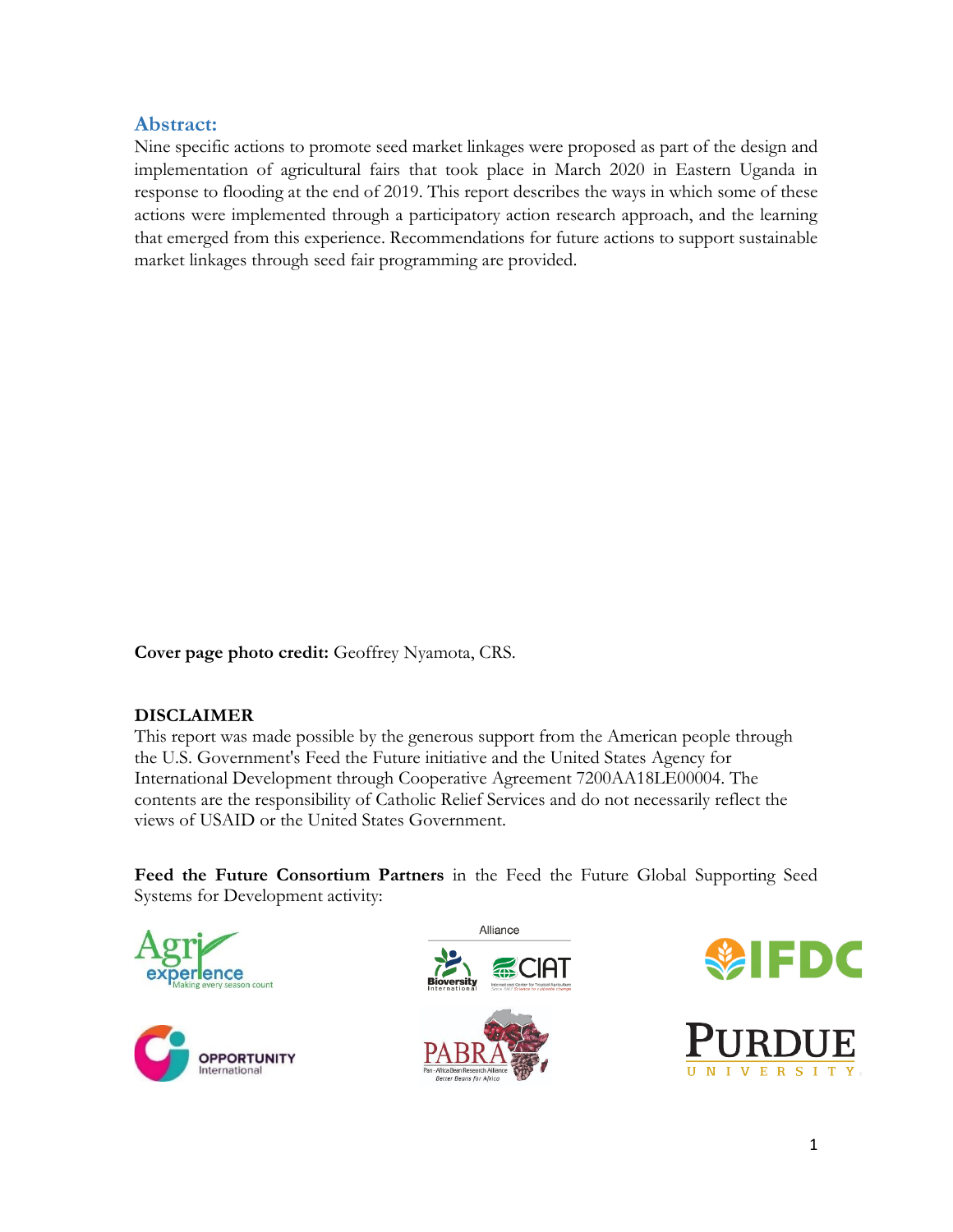### **Table of Contents**

| 1. |                                                                                           |    |
|----|-------------------------------------------------------------------------------------------|----|
| 2. |                                                                                           |    |
| 3. | Actions proposed for private sector support within the BMGF Uganda seed fairs 6           |    |
| 4. |                                                                                           |    |
| 5. |                                                                                           |    |
| 6. |                                                                                           |    |
| 7. | Summary of recommendations for the development of future actionable plans 23              |    |
|    |                                                                                           |    |
|    |                                                                                           |    |
|    | Annex 3. S34D Activity 2.2.2.1 (FY21): Design seed vouchers & fairs (SVFs) for resilience | 28 |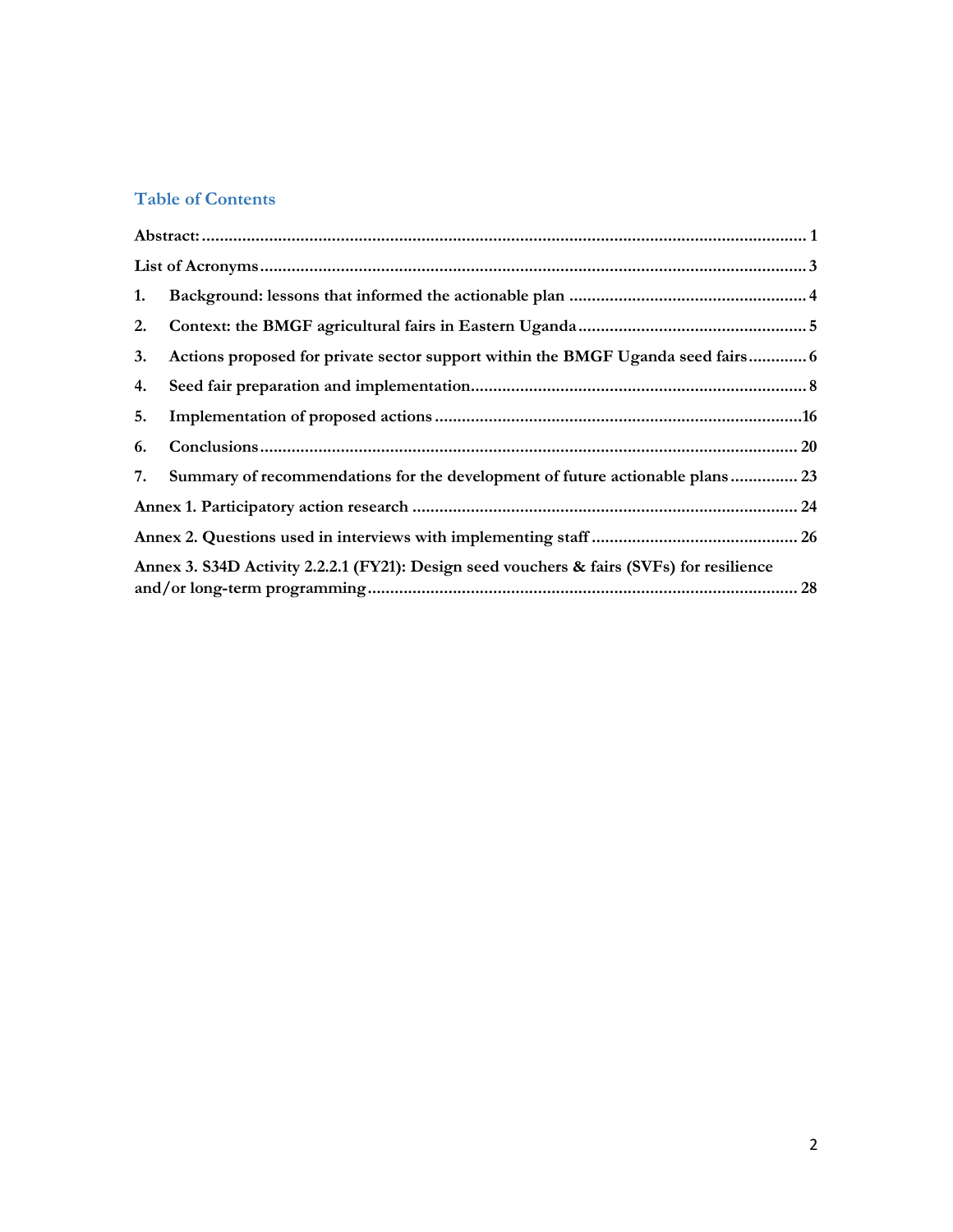# **List of Acronyms**

| <b>BMGF</b>  | the Bill and Melinda Gates Foundation                                   |
|--------------|-------------------------------------------------------------------------|
| <b>CRS</b>   | <b>Catholic Relief Services</b>                                         |
| <b>NFIs</b>  | Non-Food Items                                                          |
| <b>OPV</b>   | Open Pollinated Variety                                                 |
| <b>PDM</b>   | Post Distribution Monitoring                                            |
| <b>QDS</b>   | <b>Quality Declared Seed</b>                                            |
| S34D         | Feed the Future Global Supporting Seed Systems for Development activity |
| SOP          | <b>Standard Operating Procedures</b>                                    |
| <b>UGX</b>   | Uganda Shilling                                                         |
| <b>USAID</b> | United States Agency for International Development                      |
| <b>USD</b>   | United States Dollar                                                    |
| WASH         | Water, Sanitation and Hygiene                                           |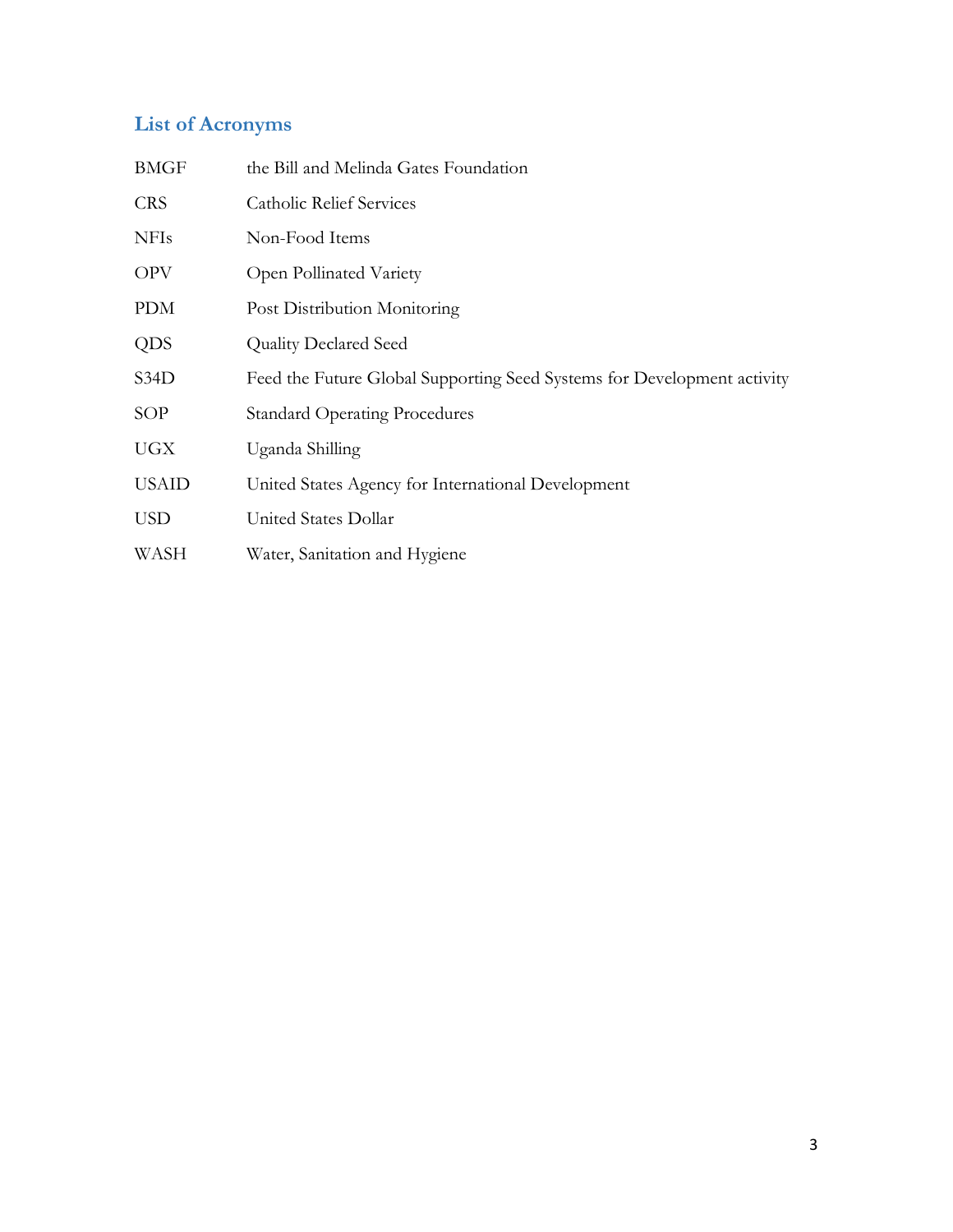### **1. Background: lessons that informed the actionable plan**

One of the advantages of seed fairs over direct seed distribution is that they allow for direct interaction between male and female farmers (as seed buyers) and seed suppliers (as fair vendors). As such, seed fairs can potentially support rather than undermine market linkages between farmers and seed suppliers. Existing guidelines<sup>1</sup> encourage the stimulation of seed market development by actively managing the links between buyers and sellers so that seed fairs can lead to more sustainable gains. An S34D/CRS study of agricultural input fairs in southern Africa<sup>2</sup> generated the following lessons in relation to seed market development: (1) Actively designing the supply side is at least as important as focusing on the farmer (demand) side. There is need to include an explicit action guide to engage suppliers and provide guidance on exactly what they should put on offer. (2) Input fairs need to be framed (and planned) as an emerging private sector opportunity for continuing business serving remote or vulnerable clientele (i.e. not as a one-off exercise). Think about designing explicit process links from the fair event itself to post-fair ongoing business. (3) Local suppliers and vendors should be recruited, if possible, as it may be easier to continue to serve the community given shorter distances and interest.

This report describes how some of these lessons were applied in the context of the agricultural input fairs in Eastern Uganda implemented by CRS-Uganda and Caritas-Tororo in early 2020. Using a participatory action research approach (Annex 1), specific actions relating to the above lessons were designed and tested. Feedback and reflections from CRS staff involved in the fairs informed the findings presented in this report (Annex 2). The recommendations presented at the end of this report include the ways in which future actions should be refined as well as the contexts most suitable for seed fairs to enable the emergence of on-going market linkages. The recommendations will be applied in an S34D activity planned for FY21 (Annex 3).

<sup>1</sup> Catholic Relief Services, 2017. Agricultural Fair and Voucher Manual. Baltimore, MD, USA.

<sup>2</sup> Raboanarielina, C., et. al. 2020. Diversity for Nutrition and Enhanced Resilience (DiNER) Fairs and Voucher Programming: Evaluation and Learning in the Southern Africa Region. A Catholic Relief Services and Feed the Future Global Supporting Seed Systems for Development activity (S34D) report.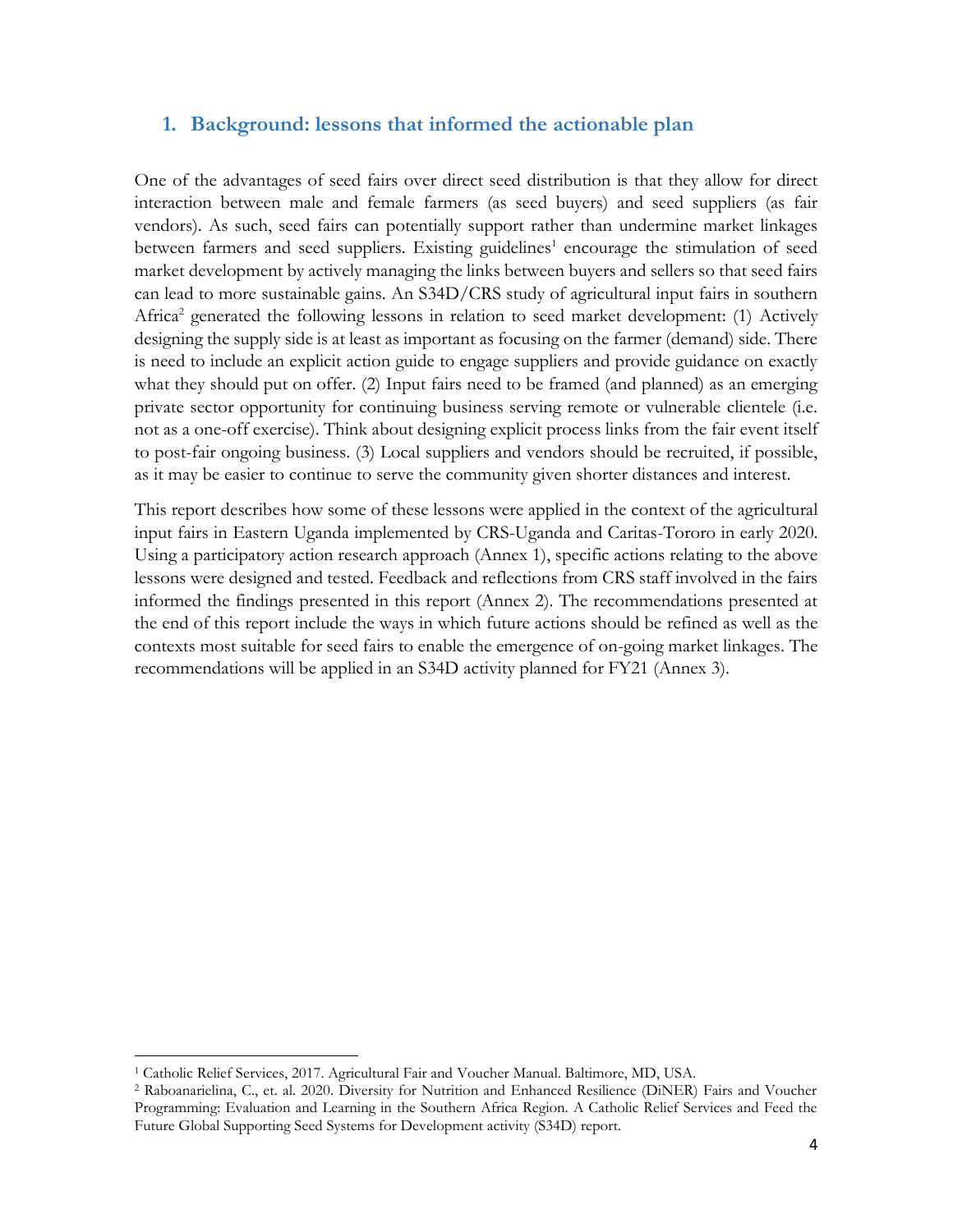# **2. Context: the BMGF agricultural fairs in Eastern Uganda**

In October 2019, unseasonal heavy rains in the Mount Elgon area led to flooding in Bulambuli and Butaleja Districts, destroying farms, bridges, food stocks, sanitation facilities and homes. In total, 6,140 households, representing 45% of those living in the five most-affected sub-counties, were impacted by the flooding. CRS, Caritas Tororo, World Vision and Plan International worked together to deliver life-saving support to 1,000 affected households: In November 2019, CRS implemented market fairs for food, shelter and non-food items in both districts, with nine participating vendors from the area; World Vision and Plan distributed water, sanitation and hygiene (WASH) non-food items (NFIs) accompanied by training and messaging to the community and its water user structures and child protection committees.

While immediate needs were met, early recovery support was also deemed to be necessary. The harvest of November/December 2019 had been affected by prolonged dry spells during the growing season in addition to the October floods that occurred just before the main maize harvest. Maize that was tasseling or almost ready to harvest and rice that had just been transplanted were submerged by the flood waters. Even in areas of Bulambuli where the maize harvest had already occurred, granaries were flooded, and it was reported that the harvest was lost.

With USD 200,000 from the Bill and Melinda Gates Foundation (BMGF), CRS and Caritas Tororo implemented a 4-month market fair project (January to April 2020) to support 2,000 households to restore their livelihoods with agricultural inputs (including seeds, tools, pesticides, fertilizer, and tarpaulins) plus essential food items (maize meal, salt, sugar, cooking oil). The objective of the fairs was to provide disaster-affected women and men with the assets, tools, and knowledge necessary to rebuild their livelihoods. The CRS-Uganda team reached out to S34D for technical advice and it was agreed that actions designed to enhance the sustainability of private sector seed provisioning would be tested as part of the agricultural market fairs where possible and appropriate.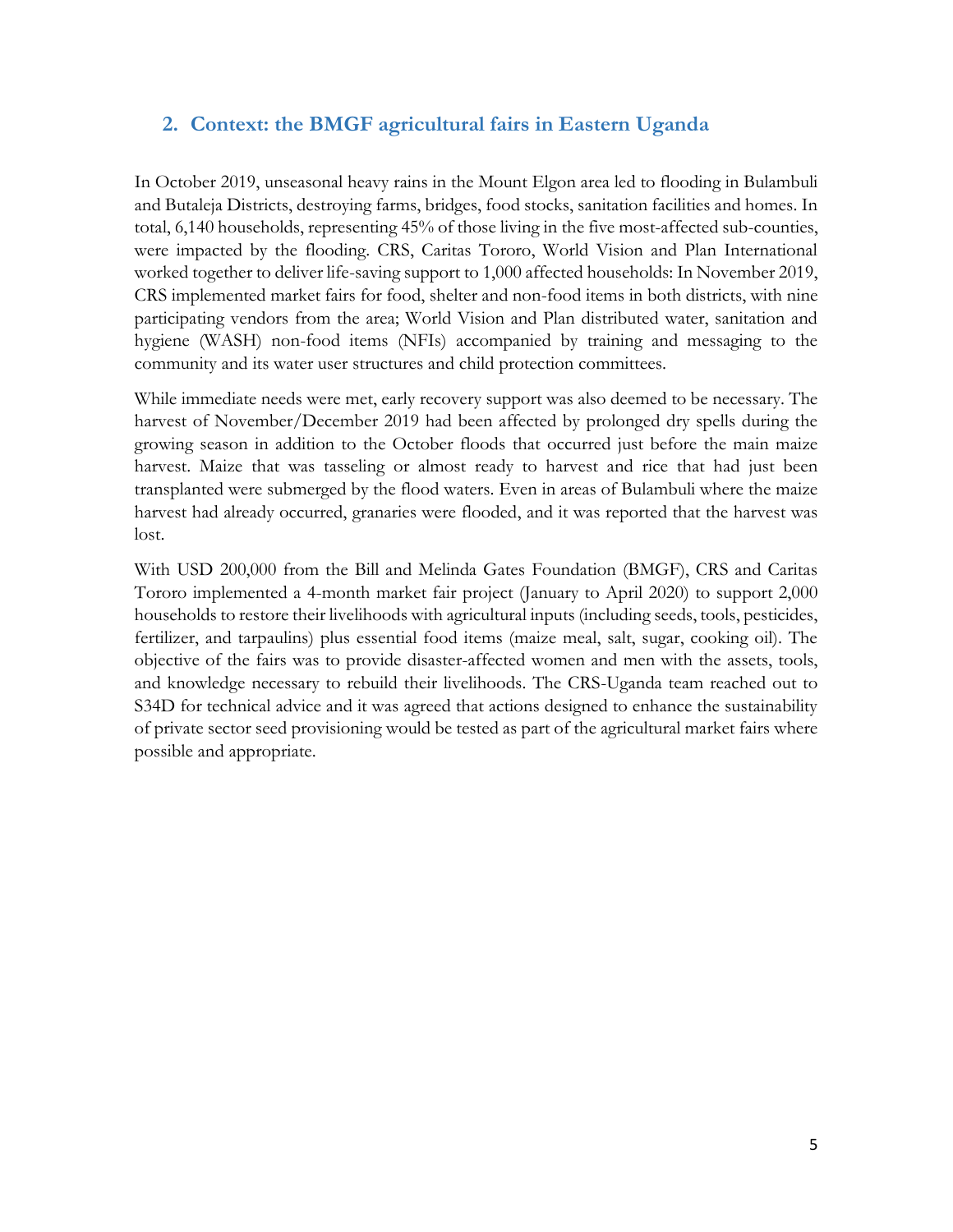# **3. Actions proposed for private sector support within the BMGF Uganda seed fairs**

In applying some of the lessons from the southern Africa report detailed above, S34D proposed the nine actions below to be tested as part of the BMGF seed fairs in Uganda. Table 5 shows how the actions were modified and applied in practice and the lessons that emerged.

- a) Create awareness<sup>3</sup> among targeted male and female adult and youth farmers about the different types of seed / tools / services / other inputs available through local suppliers by inviting as many local vendors as possible and encouraging them to bring a diverse range of inputs.
	- i. Facilitate loans for local suppliers to expand the range of inputs/services available.

Awareness creation can be supported:

- ii. Before the fairs  $/$  at time of registration by providing information to male and female farmers about the importance of quality seed [perhaps use ISSD brochures?] This recommendation would need to consider who actually registers and how this may affect who within the registered household gets the information.
- iii. At the fairs by having a series of short presentations by vendors at the start of the fair so that each has the opportunity to publicize themselves and their products and provide info about the advantages of specific inputs / varieties.
- iv. At the fairs by encouraging vendors to provide information materials about their varieties, e.g. leaflets, brochures, posters, etc that cater to different client segments attending the fair – women, men, male and female youth, PLWD. This may include illustrations/ photos including women or girls using the seed, list of benefits that cater to different segment groups and designs that address illiteracy and innumeracy.
- b) Allow male and female farmers to try out appropriate 'new' technologies and (hopefully) then create demand for these technologies. It was suggested that test packs or samples of new technologies/inputs (e.g. small quantity of new seed varieties, PICS<sup>4</sup> bags) might be sold at the fairs. If they like them and want to buy more, they can then purchase again through the same supplier. The team organizing the fair should consider "new" technologies that cater to the interest of various gender and age segment groups that would attend the fair.
- c) Encourage informal interactions between suppliers, distributors, farmers, extension agents, village-based agents, farmer support agents, local chiefs, agricultural officers, etc. so that they can follow up after the fair – either in relation to inputs and services needed for this season and/or subsequent seasons. This could involve a short meeting at the start of a fair to make the necessary introductions (e.g. possibly in conjunction with the presentations by vendors above) and a simple list of names and contact

<sup>3</sup> Creating awareness can help to create demand. If farmers know about the different types of inputs and services that are available from the suppliers, then this might encourage them to seek such inputs and services from the suppliers.

<sup>4</sup> PICS stands for Purdue Improved Crop Storage. A PICS bag is a triple-layered, hermetically sealed bag for storing grain and seed.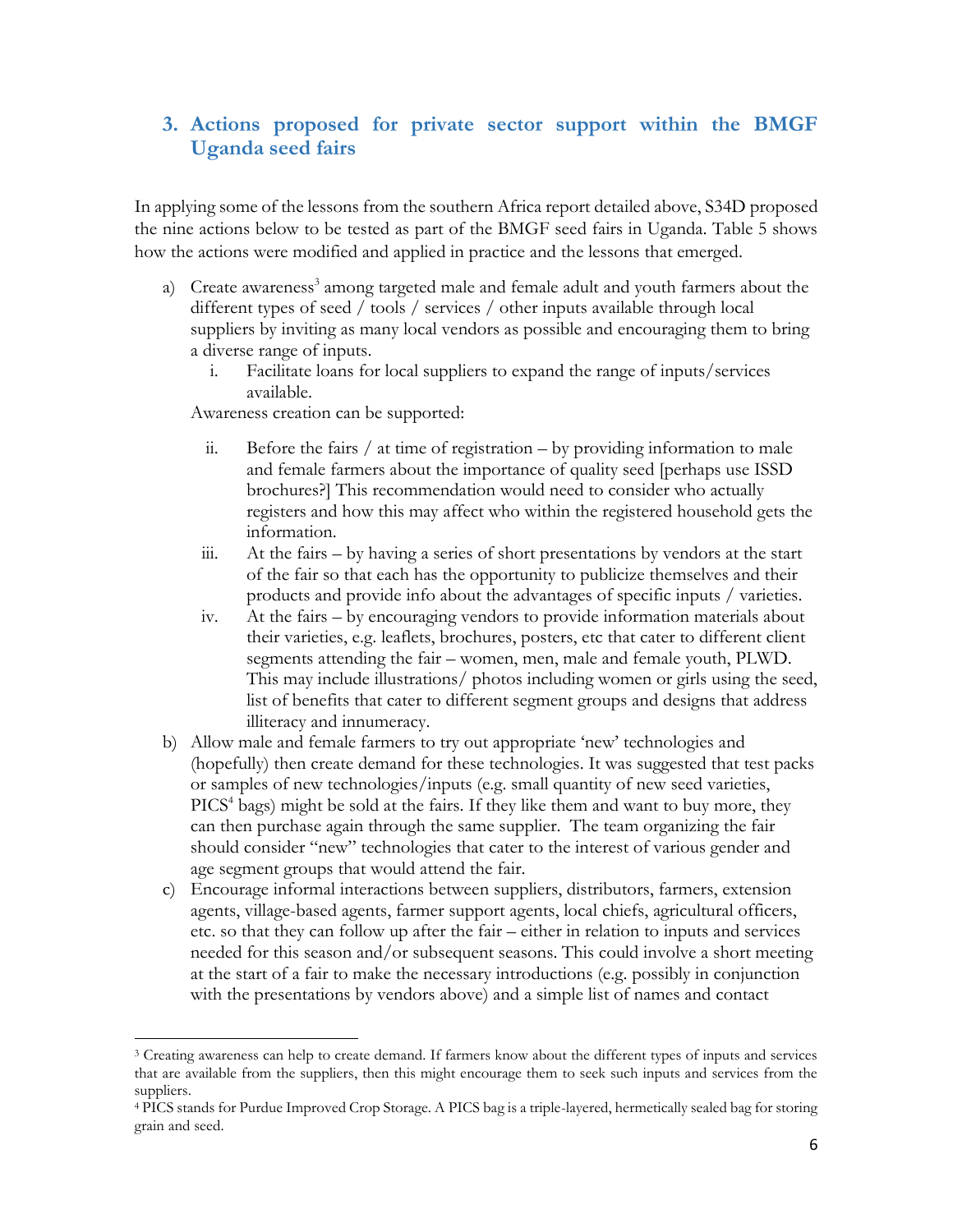details to be shared among the key contacts. Engaging and empowering women and youth to interact with others must be considered.

- d) Provide a 'learning space' for vendors/suppliers to interact directly with farmers and learn more about local demand for different types of inputs. Farmers will have vouchers with which to purchase inputs of their choice. Farmers' purchasing choices will convey a lot about local preferences to the vendors. Perhaps the actual choices made by male and female adult and youth farmers can be shared with the vendors as a follow up so that they know what the local demand looks like from different farmers.
- e) Identify a number of local vendors (including female and young vendors, where possible) for subsequent training by IFDC who are planning an agro-input dealer training session in eastern Uganda.

The remainder of this report describes how the fairs were planned and implemented and the extent to which it was possible to apply the above actions. Key lessons are presented, and recommendations for future interventions are put forward.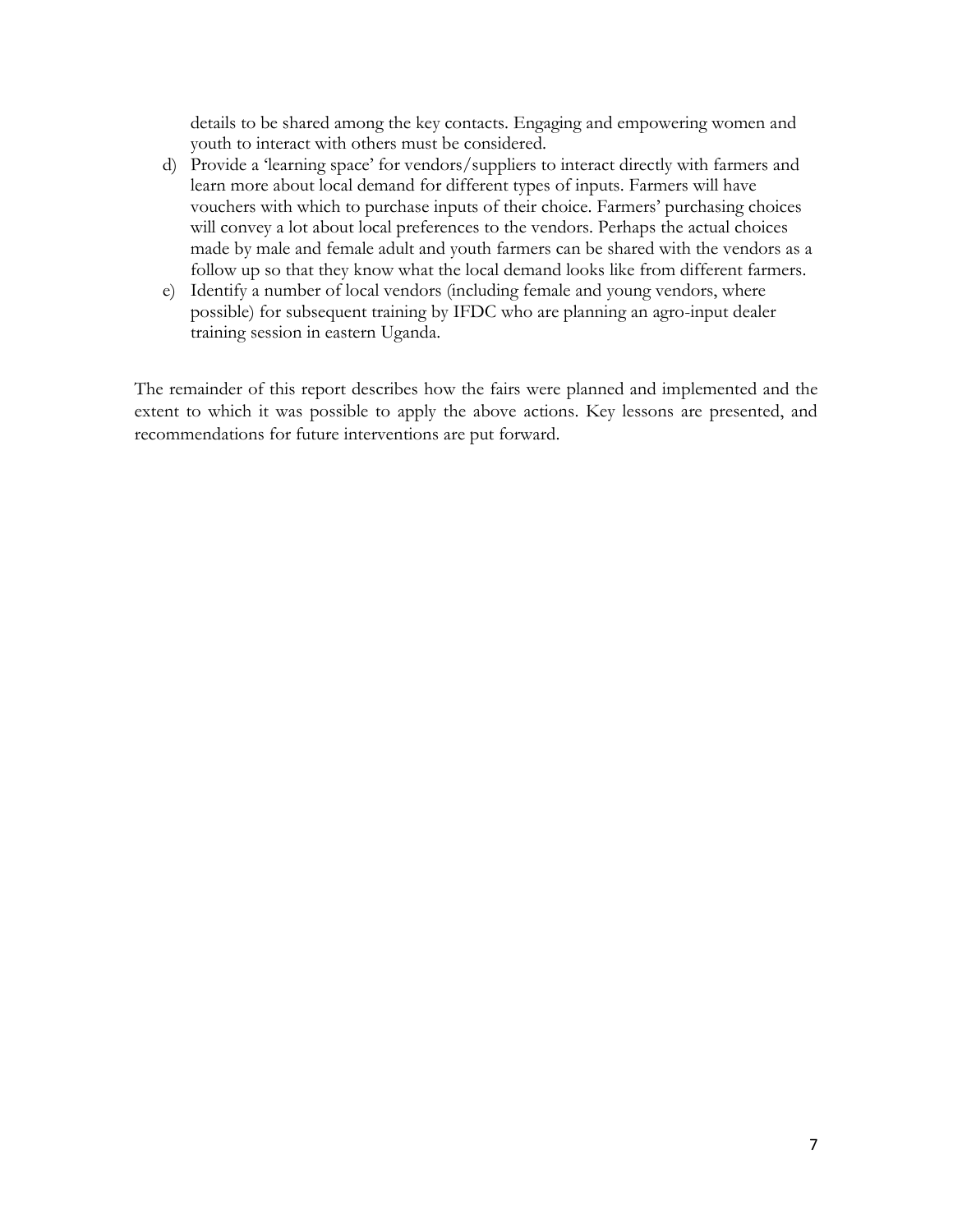#### **4. Seed fair preparation and implementation**

**4.1 Planning team and decision-making**. The planning and preparation for the fairs was done by a small team of CRS staff, working closely with the local authorities and with additional staffing resources from Caritas Tororo. Neither CRS nor Caritas had an office or staff based nearby<sup>5</sup>, so the CRS staff were temporarily re-located to Mbale and worked from a guest house. Not only was the team working in an unfamiliar location, but they were also working under extreme time pressure, with a considerable amount of work to be done to ensure that the fairs took place in good time for the planting season. It took approximately six weeks from the time that the team was deployed to Mbale until the first fair took place. Key tasks included meetings and consultations with district-level officials, focus group discussions with community members and farmer groups, a rapid market assessment, farmer registration, vendor selection and contracting, voucher procurement, community sensitization, fair implementation, exit interviews and post-distribution monitoring. Each of these tasks also involved a multitude of decisions that had to be made very quickly to avoid any delays to the planning and preparation processes. Decisions were made according to the overall objective of the fairs (to provide disaster-affected women and men with the assets, tools, and knowledge necessary to rebuild their livelihoods), along with the data collected through the consultations and market assessment, and lessons from previous fairs in Uganda and elsewhere. The core CRS team did not initially include an agricultural expert, though agricultural information was provided by both Caritas and the Ministry of Agriculture in the planning stages. The CRS regional Agricultural Technical Advisor was brought in from Nairobi to help in assessing seed quality at the time of fair implementation. In total, 2,003 smallholder households were served by the fairs, including 928 female-headed households, and 715 extremely vulnerable households.

**4.2 Rapid market assessment**. The rapid market assessment was undertaken with in-country support from the regional Markets and Livelihoods Advisor from the CRS Humanitarian Response Department. The purpose was to assess the appropriateness and feasibility of voucher fairs in Butaleja and Bulambuli, including the supply of locally available seeds and tools, the estimated demand by the farmers, options for the delivery mechanism, and the value of the vouchers. Data were collected through key informant interviews and focus group discussions with mixed groups (men and women) of flood-affected populations. Recommendations for fair implementation were made according to the market assessment findings. One of the key findings from the community consultations conducted as part of the market assessment was the continuing need for food items in addition to agricultural inputs; this need was strongly expressed by the women who took part in the focus group discussions and led to the decision to include food items as well as agricultural inputs at the fairs<sup>6</sup>. In relation to seed supply, the assessment focused solely on the formal seed sector (i.e. agrodealer shops and improved varieties), though there was also the recognition that – in terms of seed demand – farmers tend to keep their seed from the previous harvest (notably for maize, beans and groundnut) and that

<sup>5</sup> The Caritas office at Tororo is approximately 50 km from Mbale.

<sup>6</sup> As described above, CRS had earlier implemented market fairs for food, shelter and non-food items in the same project area in November 2019, and it had originally been assumed that the subsequent fairs of March 2020 would provide only agricultural inputs.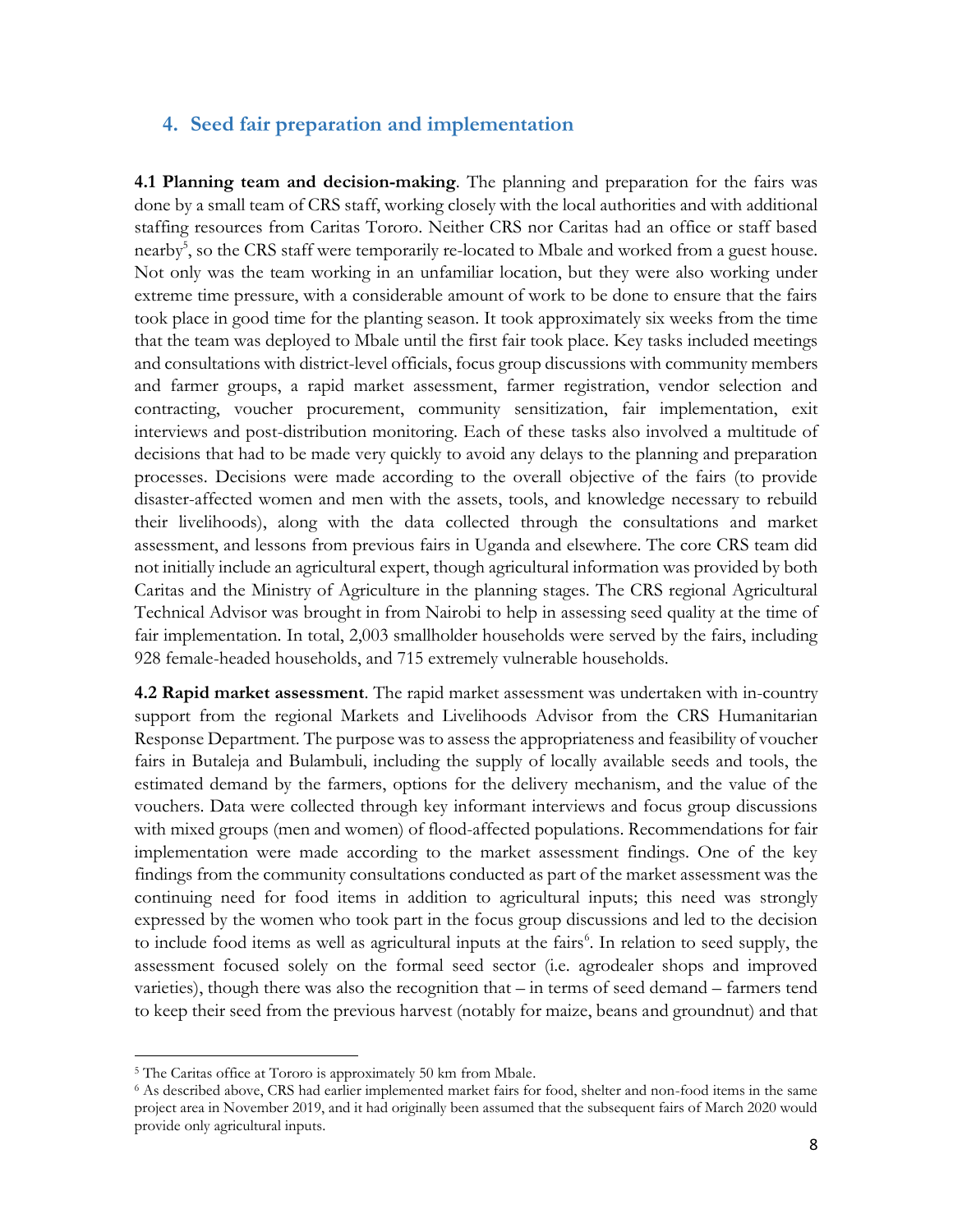only vegetable seeds are normally purchased from agrodealers. All the agrodealer business appeared to be owned by men, though some employed both women and youth. Considerable efforts were made to determine the most appropriate improved varieties of different crops in each of the target districts, and this information was subsequently used to inform the vendors about the varieties that they should supply.

**4.3 Transfer modality**. Cash was not considered as a transfer modality for protection reasons (relating to safety and security) and because there were already many positive experiences with vouchers, both within the project area and elsewhere. Community consultations showed that farmers (including female farmers) had experience with the voucher modality and preferred support being provided by vouchers rather than cash, as cash could potentially cause conflict within the community. Subsequent experience with cash distributions in the Kasese July 2020 flood response were successful with no security issues, though there was a lot of scrutiny from district officials. Decision-making in terms of the transfer modality revolved around whether value vouchers and/or commodity vouchers should be used. It had been proposed to have commodity vouchers for cassava stakes since these are not supplied through the formal seed sector and would have required the use of local-level suppliers at a later date, closer to the planting season. However, this idea was not pursued as it would have been very complicated to implement due to the use of local-level suppliers and the extended time scale. When it became apparent that it was necessary to supply food as well as agricultural inputs at the fairs, the possibility of having two types of vouchers or two wallets – one for food and one for agricultural inputs – was discussed. The decision to have a single voucher type for both food and agricultural inputs was made on the basis of allowing as much choice as possible to the targeted farmer. So, for example, a farmer could choose to spend their entire voucher value on food if necessary. In addition to the voucher value, CRS provided a cash allowance of UGX.2,000 to 6,000 (USD 0.50 – 1.50) to selected market participants based on the distance to the fair and common transport rate of the area. This was to be used to pay for the transport of the items purchased at the fair back to the farmers' home.

**4.4 Vendor selection**. In total, eleven vendors (8 men, 3 women) were selected to supply food, seeds and agricultural inputs at the fairs. Seven out of the eleven vendors (all male-owned businesses) supplied seed; four of these were agrodealers and three were general traders who normally sold tools, but not seed. Five of the seed suppliers were based in Mbale and just two were based in the districts themselves (one from Butaleja and one from Bulambuli). In hindsight, the project staff felt that only registered agrodealers should have been allowed to supply seed due to the technical knowledge required to ensure quality, but the decision to allow general traders to provide seed was made spontaneously during a meeting with potential vendors, at a time when the project team were trying to persuade agrodealers and other traders to take part in the fairs. All vendors were required to have the necessary registration documents for their business and a tax code<sup>7</sup>. During the vendor harmonization meeting, individuals were made aware about who supplied what items to help determine what items were needed, what was covered, and what might offer competitive advantage. A decision had been made to limit the number of vendors at the fairs so that each would receive sufficient profit, thus incentivizing them to take part. More vendors lead to less profit for all, so it is necessary to create sufficient

<sup>7</sup> In Uganda, a tax code is a legal requirement for commercial sales over UGX.500,000.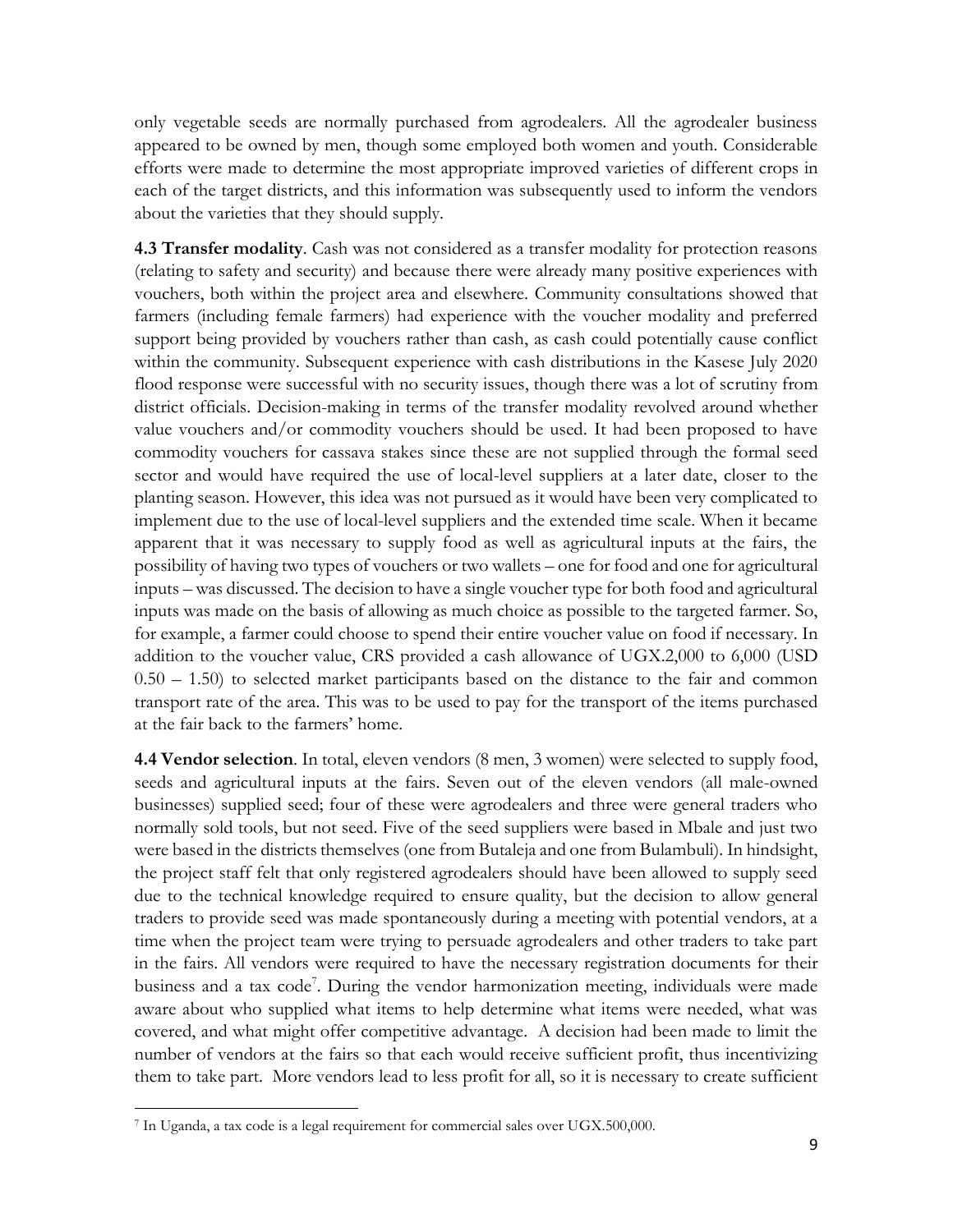choice and competition to keep prices fair, while also ensuring that vendors get sufficient profit to justify their participation.

Follow up visits made by the S34D Advisor to a few of the local agrodealers based in the districts (who were not selected as vendors for the fairs) revealed that they were relatively small and generally acted as agents to specific agrodealer wholesalers, supplying mainly vegetable seeds and pesticides. These agents would not have had the capacity to supply the range of inputs deemed necessary.

Despite considerable efforts by CRS Country Program and S34D staff to enable Local Seed Businesses<sup>8</sup> to supply quality declared seed  $(QDS)^9$  at the fairs<sup>10</sup>, they were unable to participate because they did not have the registration required by the CRS standard operating procedures (SOPs). In hindsight, one of the CRS team members suggested that the SOPs should have been changed to allow for the participation of the Local Seed Businesses<sup>11</sup>.

**4.5 Farmer sensitization**. A total of 2,003 smallholder households (928 female-headed) participated in the fairs. One of the innovations that turned out to be a key success was prior sensitization among farmer participants about budgeting and joint decision-making by husband and wife. This meant that fair participants had already planned how to spend their vouchers by the time they arrived at the fair, reducing the time needed for the fair itself, while allowing plenty of time for joint consultation and decision-making by farmer households. Sensitization teams comprised of CRS, Caritas and district staff visited each of the target communities a few days before each of the fairs took place to provide information to the selected farmers about the purpose of the fairs and what farmers should anticipate at the fair. Information was provided about the three different product types provided – food, seed and other agricultural inputs. By providing a list of prices and available items to farmers a few days before the fairs and encouraging husbands and wives to jointly decide how they should spend their vouchers, farmer participants could plan what they wanted to buy; many participants were seen with their 'shopping lists' at the fairs. By having the District Agricultural Officer join the sensitization team that visited the communities before the fairs, information about the different varieties could also be conveyed.

**4.6 Fair implementation**. Between March 12 and March 27, a total of four market fairs were conducted in Bulambuli (Muyembe Primary School grounds on March 12, Nabbongo Primary School grounds on March 17) and in Butaleja (Kangalaba trading center and Namulo trading center). By the time of the last fair, COVID-19 restrictions had come into force in Uganda, and

<sup>8</sup> LSBs are farmer groups that have been trained by the Netherlands-funded Integrated Seed Sector Development (ISSD) Project to produce Quality Declared Seed (QDS), with technical support and oversight from ISSD Regional Experts and district agricultural officials.

<sup>9</sup> QDS is a legally recognized seed class in Uganda that is multiplied by trained farmers from foundation seed provided by the National Agricultural Research Organization (NARO). QDS requires fewer inspections and has less rigorous production requirements than certified seed and is therefore less expensive than certified seed.

<sup>10</sup> A series of meetings were held with Kampala-based staff from the Integrated Seed Sector Development (ISSD) Project and the ISSD Regional Experts responsible for Mt Elgon Region. The S34D Advisor also visited one of the LSBs, and the ISSD Regional Expert assisted with their vendor application and in trying to obtain the necessary registration document (which was due to be collected from the district office).

<sup>&</sup>lt;sup>11</sup> Changes have since been made to the CRS internal forms used for contractual arrangements to allow for greater flexibility in contracting seed suppliers.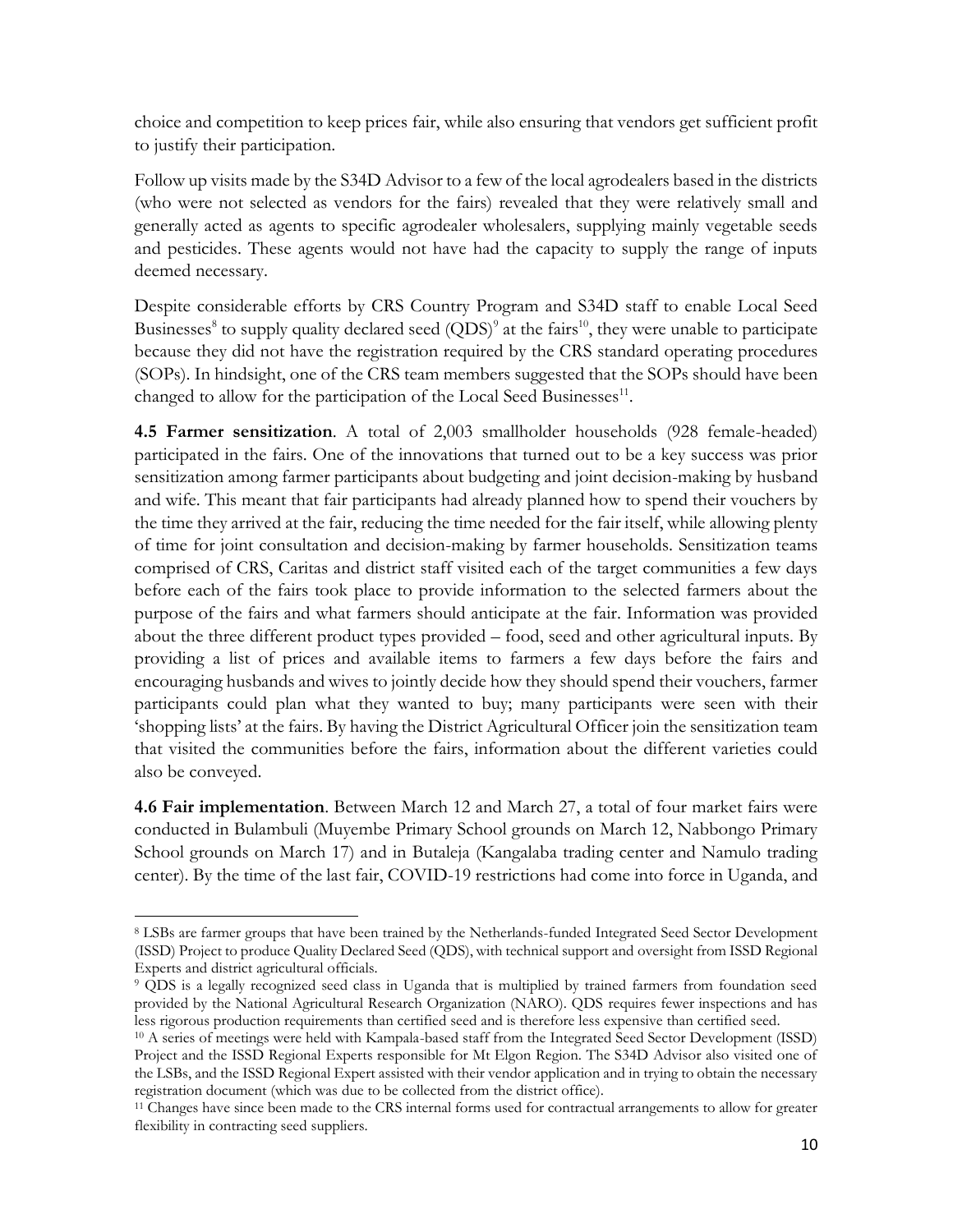| <b>Table 1. Quick Facts</b>     |                          |
|---------------------------------|--------------------------|
| Total households served         | 2,003                    |
| Total population reached        | 20,784                   |
| Extremely vulnerable households | $35.7\%$                 |
| Female-headed households        | $46.3\%$                 |
| Number of fairs                 | $\overline{4}$           |
| Number of participating vendors | 11                       |
| Amount of value vouchers per HH | UGX 180,000 or USD 49.00 |
| Households served per fair site |                          |
| Muyembe Primary School grounds  | 526                      |
| Nabbongo Primary School grounds | 478                      |
| Kangalaba Trading Center        | 573                      |
| Namulo Trading Center           | 426                      |

it was necessary to re-organize the last fair so that it took place over three consecutive days (March 24 – 26), involving smaller numbers of farmer participants on each day.

*Source: Market Fair Exit Interview & Post Distribution Monitoring (PDM) Report (April 2020)*

**4.7 Seed quality control**. The seed brought by the vendors was inspected before the start of each fair by CRS and Caritas agricultural staff, working alongside an official from the District Agricultural Production Office. Inappropriate seed included seed that was not certified and/or was visibly of poor quality and/or tampered bags and was impounded by the district officer.<sup>12</sup> The staff opened randomly sampled bags to check the contents and weighed smaller bags to check that the weight was according to the label. In hindsight, it was noted that the seed inspection could have taken place before the fairs and involved germination tests for a higher level of confidence,<sup>13</sup> though it had previously been decided that this would not have been effective in cases where vendors were determined to try and bring poor quality seed to the fairs by swapping bags after testing samples had been taken.

**4.8 Diversity of crops and varieties**. As noted above, considerable time and effort was spent preparing a list of improved varieties of specific crops considered to be appropriate to the local area. The list specified the varieties allowed at the fairs and formed part of the contract with vendors. The list originally included certified seed of any maize open pollinated variety (OPV) and 13 hybrid maize varieties, nine bean varieties, one soybean variety, six groundnut varieties, seven tomato varieties, two cabbage varieties, two onion varieties, one variety of collard greens, and one rice variety.

Upon holding discussions with the contracted vendors, however, it was agreed that rice, soya beans, and groundnut seeds should not be supplied because of the high prices, difficulty in acquiring certain seed varieties and the lack of certification for groundnuts. At the first fair, seed

 $12$  The exact quantity of poor quality seed that was impounded is not known, though it is not thought to have been much. Poor quality seed was provided by some of the general traders, not by the registered agrodealers.

<sup>13</sup> In Uganda there is a widespread problem of 'fake' and low-quality seed, despite certification processes and labelling.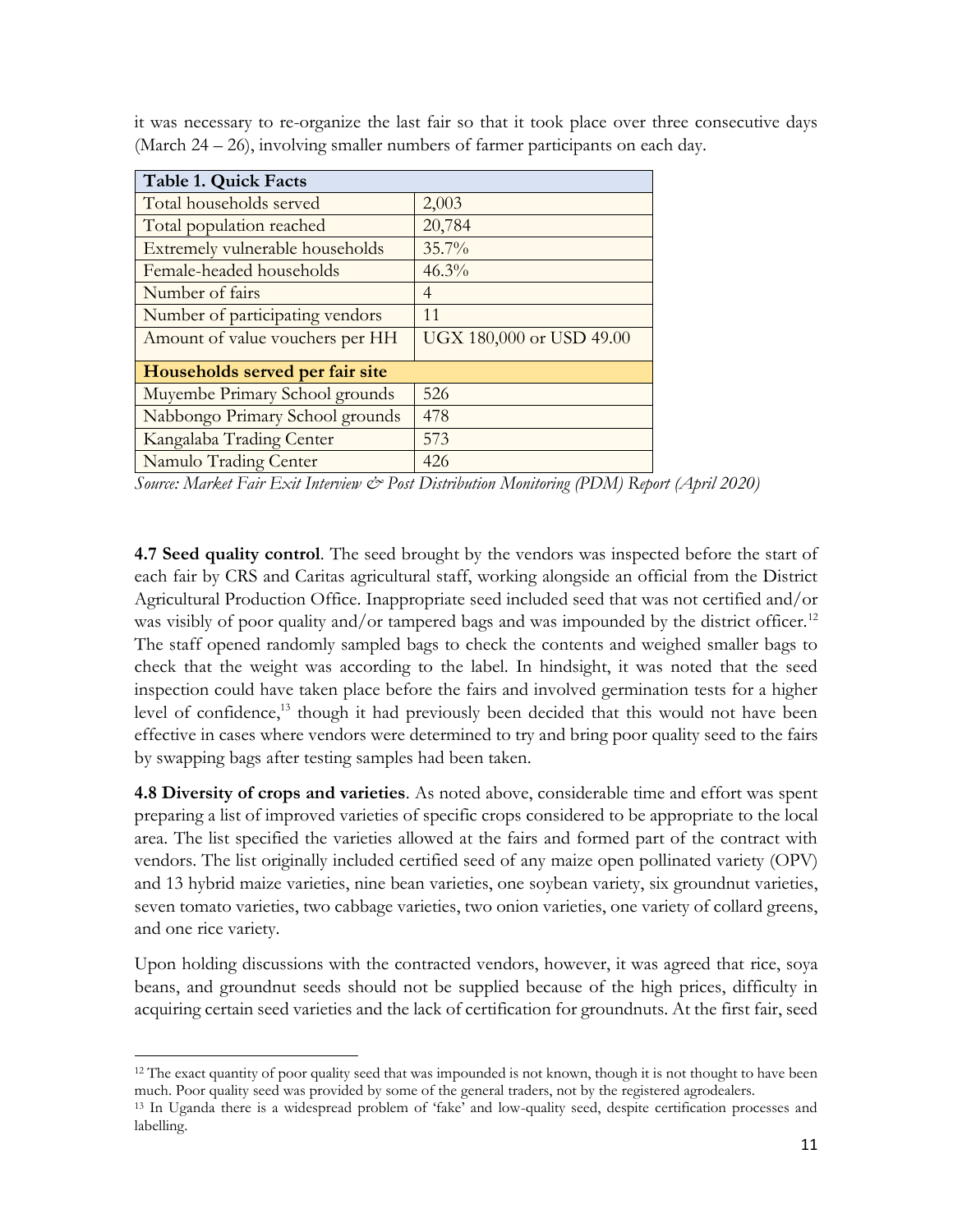vendors were surprised to find that bean seed was in very high demand by farmer participants. Although bean seed is normally saved by farmers from one season to the next or acquired from informal traders, the harvest had been low and floods had carried away seed stores, and bean seed was in short supply in the informal seed system. Farmers were so keen to purchase bean seed that they were buying the beans being sold as food with the intention of sorting and planting them as seed. Given the poor harvest, however, the quality was considered to be too poor even for consumption, and it was decided not to allow any beans (as food) to be sold at the fairs. Instead, it was agreed that the seed vendors should supply certified seed of improved bean varieties. Once the seed vendors understood which variety the farmers wanted, then they were able to supply the preferred variety. The seed quality control mechanism allowed for the vendors to provide the required seeds at the subsequent fairs. In general (for most crops), the range of varieties actually provided at the fairs was considerably less than the number of varieties included in the initial list; for example, only three maize varieties out of the 13 listed were available at the fairs.

**4.9 Information about and promotion of agricultural inputs.** The agrodealers contracted for the fairs collaborated amongst themselves so that they brought different varieties to the fairs, therefore reducing the competition amongst themselves whilst offering a choice of varieties to farmers. Although maximum prices had been agreed in the vendor contracts, in some cases – notably the general traders, not the agrodealers – vendors offered price discounts for certain seed quantities purchased (e.g. UGX.. 500 off when buying 2 kg of seed). It was reported that farmers were drawn to those vendors who offered discounts.

Most of the seed suppliers at the fairs had leaflets or banners, and each was given five or six minutes at the start of each fair to announce the items that they were selling. This announcement was necessarily quite generalized because it did not allow much time for technical details about the varieties. Nevertheless, it was observed that farmers tended to buy more from vendors who made good verbal presentations of their wares at the start of the fairs. Who and how the information is provided is critical; for example, it was reported that more PICS bags were purchased in Bulambuli because the information about PICS bags was provided in the local language by the main (female) PICS supplier rather than the (male) local agent, who did not speak the local language.

A senior staff member from Caritas who was an agricultural specialist also provided information about the varieties in a general announcement made to the farmers as they waited to receive their vouchers at the start of the fair. An information desk within the fair itself was staffed by agricultural specialists who provided unbiased advice about different varieties and their yields and also recommendations about the knapsack sprayers. It was not possible to continue with the information desk after having to change the structure and organization of the market fairs due to the COVID-19 restrictions.

**4.10 Selected findings from exit Interviews and post distribution monitoring (PDM)**<sup>14</sup> . During the market fairs, exit interviews were conducted with the aim of assessing the level of satisfaction of project participants and vendors with the market fair processes. Subsequently, in

<sup>14</sup> Much of Sections 4.9, 4.10 and 4.11 has been extracted from the Exit Interview & Post Distribution Monitoring Report of April 2020 which was drafted by Jeremiah Mutambo (CRS – Uganda MEAL Officer).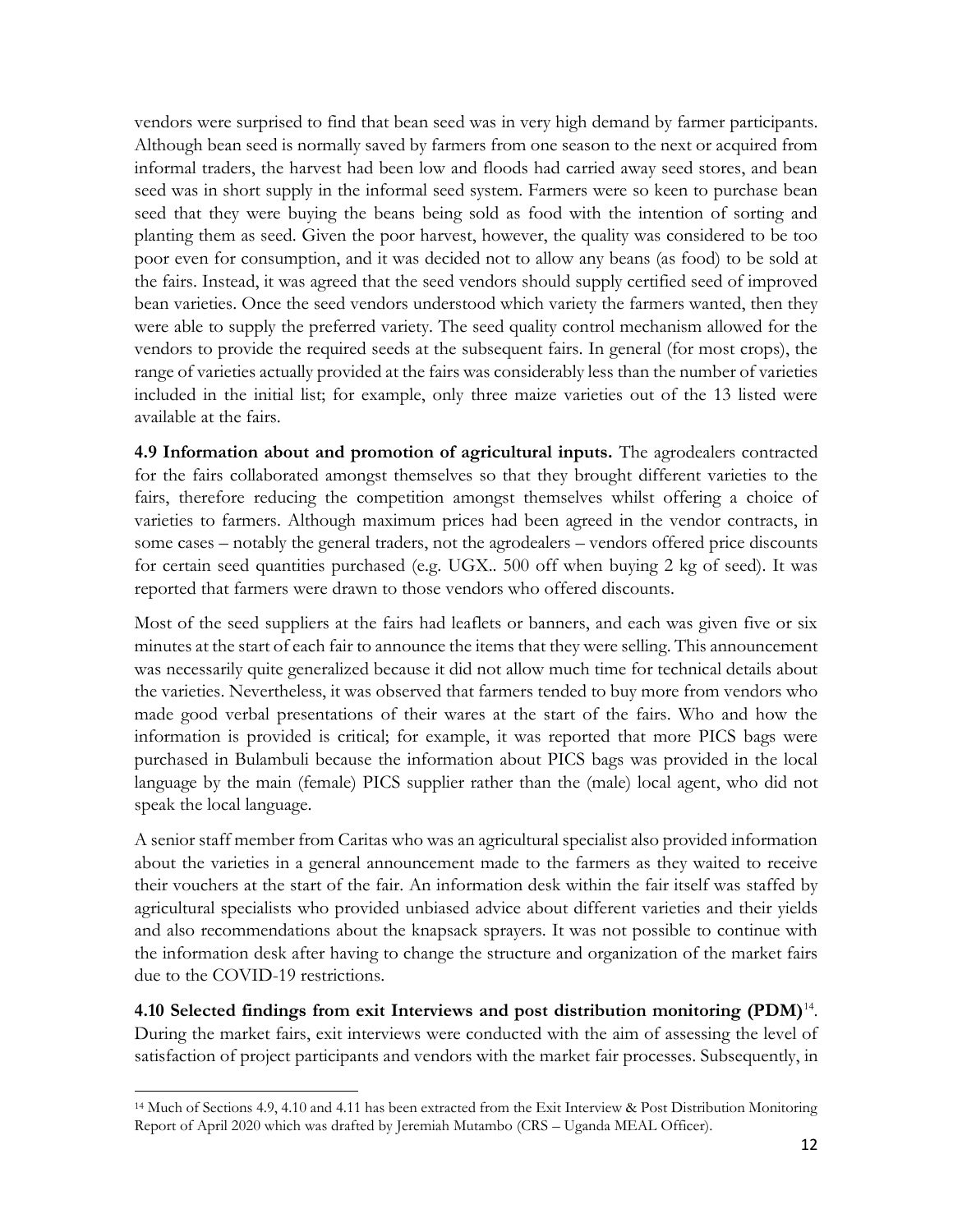April 2020, the project team carried out post distribution monitoring with farmer households with the aim of triangulating data from the exit interviews, understanding how targeted households used items purchased and assessing the overall impact of the market fairs.

Overall, from the vendor invoices, exit interviews and PDM data, results show that project participants spent on average 55% of the voucher value on farm tools, i.e. spray pumps, hand hoes etc., 33% on food items, and 12% on farm inputs including seeds, pesticides and fertilizers. Overall, there was no significant difference between what was bought in Butaleja and Bulambuli because of the similar setting. There was also no significant difference between female-headed and male-headed households; the most likely reason being decisions on what to buy were influenced by families rather than individual participants, since farmers came with their spouses and other family members to the fairs.

It is interesting to note that – among the tools – knapsack spray pumps were the most commonly purchased item, and gum boots were the third most common item (after hoes). This is consistent with data collected at the time of registration, when male farmers requested to include spray pumps and gum boots on the list of items as these were not on the initial list of items to be supplied at the market fairs. Although relatively expensive at UGX. 66,000 (over one-third of the total voucher value), it is thought that the spray pumps were in high demand because they could be used as a source of income through the provision of commercial spraying services. Gum boots offer the necessary personal protection when spraying pesticides.





*Source: Market Fair Exit Interview & Post Distribution Monitoring (PDM) Report (April 2020)*

From exit interview and PDM data, over half of the interviewed households bought maize seeds. This was followed by bean seeds and vegetable seeds (Table 2). The average quantities bought and respective unit prices for each of the items are stated in Table 3 below. Most of the vegetable seeds supplied were hybrid, hence the high price.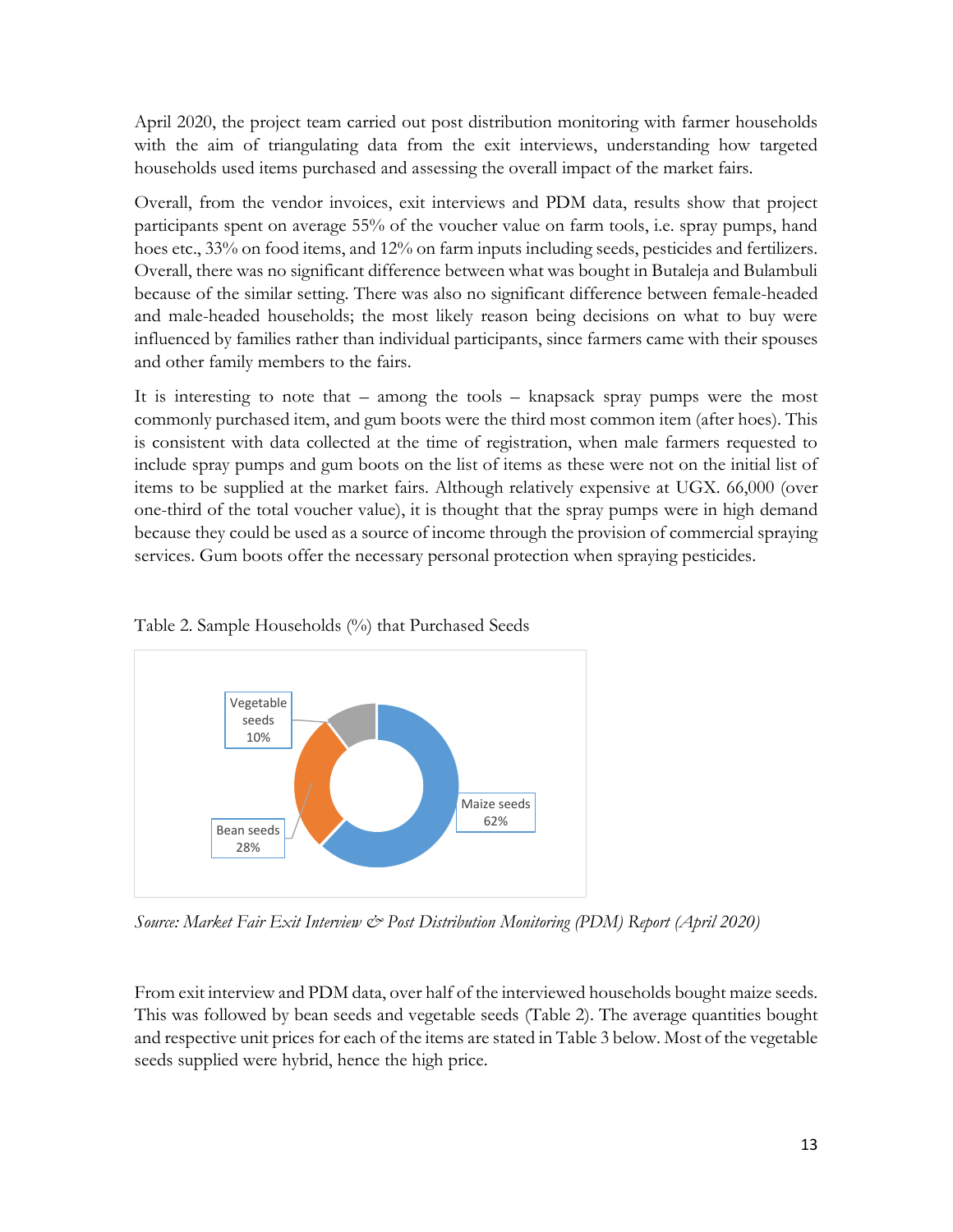| Seeds                                                                | Av. Qty of seeds bought per   Av. Unit Price (UGX) |        |
|----------------------------------------------------------------------|----------------------------------------------------|--------|
|                                                                      | farmer (Kgs)                                       |        |
| Maize seeds                                                          |                                                    | 6,500  |
| Bean seeds                                                           | 4.1                                                | 7.000  |
|                                                                      | NA (Packs varied from $10g -$                      |        |
| Vegetable seeds                                                      | 50g)                                               | 45,800 |
| $C_1, \ldots, M_m, L, L, \ldots, L, M, L, \ldots, L, \ldots, \infty$ |                                                    |        |

Table 3: Average seed quantities purchased and unit price*.*

*Source: Market Fair Exit Interview & Post Distribution Monitoring (PDM) Report (April 2020)*

Market participants were asked if there were additional seeds that they needed that weren't offered at the fairs and about one third of the participants responded yes. The items that farmers would have wanted included specific varieties of beans seeds, groundnut seeds and sim-sim (sesame). These are all crops that are typically supplied through the informal seed sector rather than the formal seed sector.

**4.11 Vendor Information**. From the vendor interviews, all eleven vendors indicated that they sourced additional quantities of supplies from Mbale and noted that all items needed were readily available, though some, mostly food items, had increased in price since the time the vendors had agreed to take part in the fairs. Vendors also indicated that they had to borrow money or stocks to be able to source enough supplies for the fairs, with four vendors indicating they got loans from informal providers (i.e. friends and business partners). The other seven vendors reported getting supplies on credit from their usual suppliers. When asked if they faced or experienced any difficulties with the voucher system, all vendors answered no, however commented that giving change was difficult as the UGX 500 denomination was not available, yet most items required having a denomination of UGX 500. Nonetheless, all vendors were very satisfied with the voucher system and indicated they were interested in participating in future fairs.

**4.12 Use of seed purchased from the fair**. Post distribution monitoring results reveal that all project participants who purchased seeds from the fairs reported planting the seeds. Over 90% of respondents said they were satisfied with the varieties, quantities and quality of the seeds provided at the market fairs. When asked how each of the seeds bought performed in terms of germination, vigor in the field and uniformity in the field, the results are presented as shown in table 4 below. No problems were reported from households that purchased and planted vegetable seeds; however, households reported some problems with the maize seeds particularly in Bulambuli, where there was some non-uniformity of seeds and poor germination. As to whether, farmer households were interacting with agrodealers to get more technical support, 73% responded no and 36% responded yes.

|                     | Good   Average   Poor |  |
|---------------------|-----------------------|--|
| <b>Maize seeds</b>  |                       |  |
| Germination         |                       |  |
| Vigor in the field, |                       |  |

Table 4. Seed quality, as reported by sample program participants.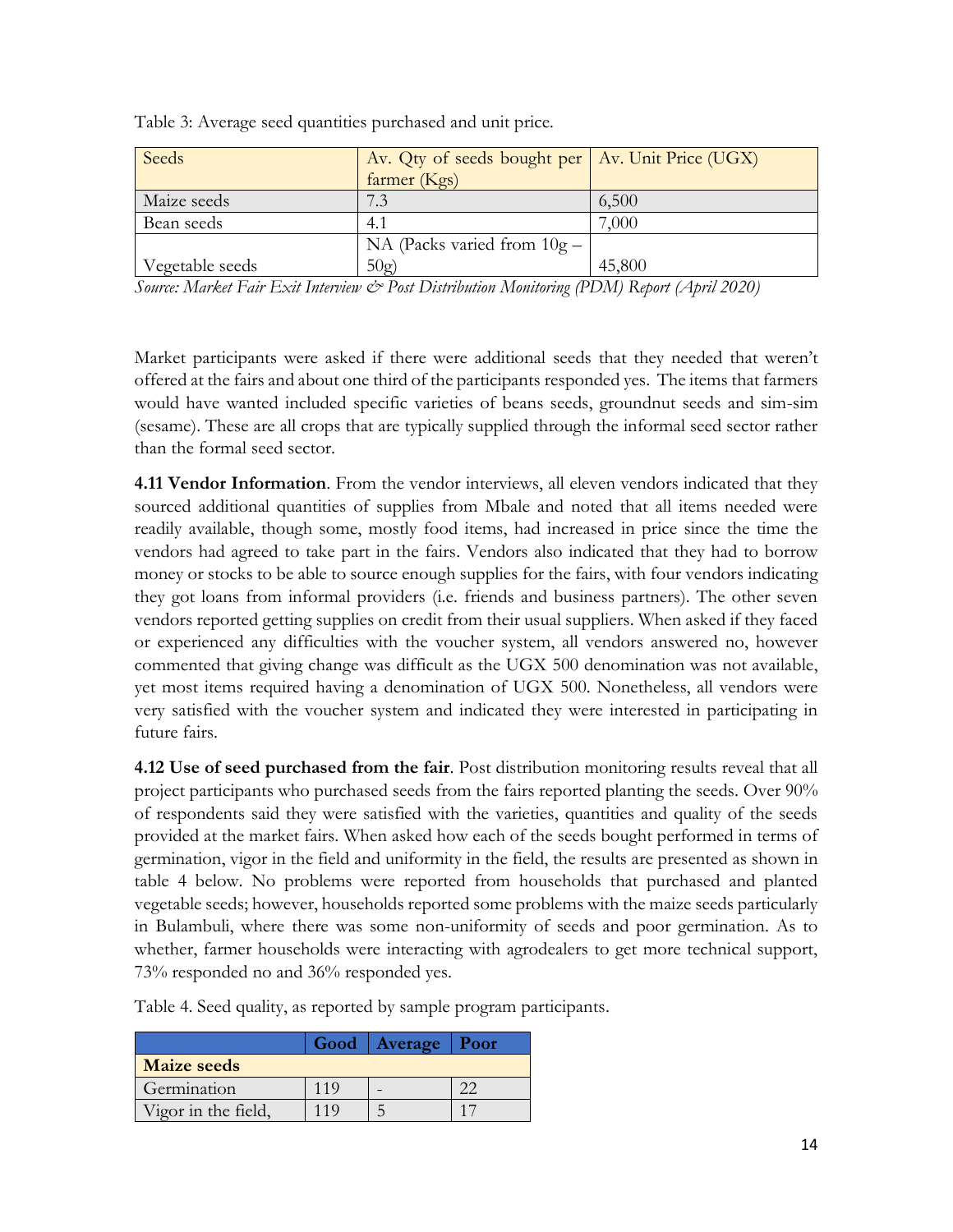| Uniformity in the 119  |    | -5 | 17 |
|------------------------|----|----|----|
| <b>Beans</b> seeds     |    |    |    |
| Germination            | 61 |    |    |
| Vigor in the field,    | 61 |    |    |
| Uniformity in the $61$ |    |    |    |
| <b>Vegetable seeds</b> |    |    |    |
| Germination            | 27 |    |    |
| Vigor in the field,    | 27 |    |    |
| Uniformity in the      | 27 |    |    |

.<br>ource *Source: Market Fair Exit Interview & Post Distribution Monitoring (PDM) Report (April 2020)*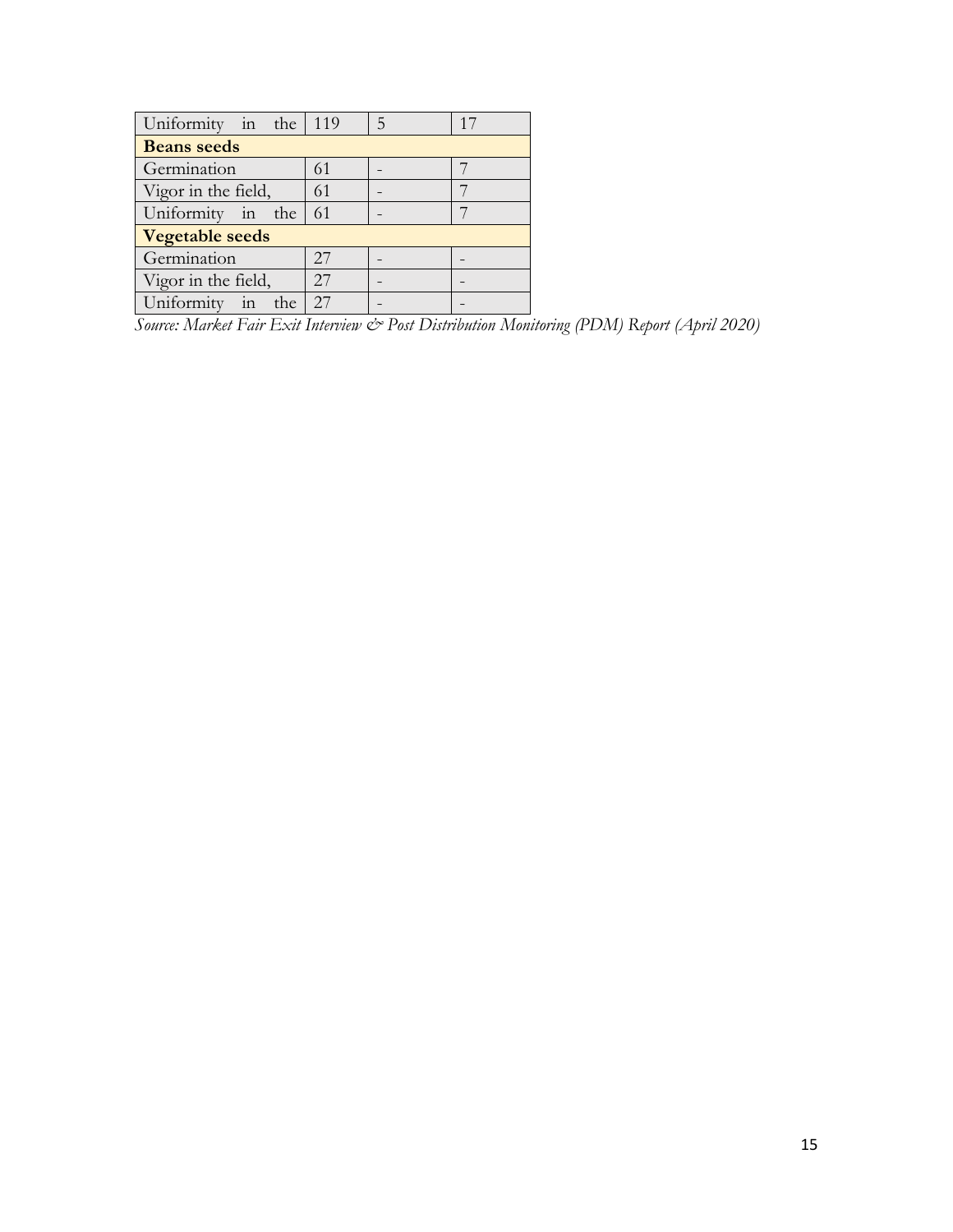# **5. Implementation of proposed actions**

The table below summarizes the extent to which it was possible to implement the proposed actions and presents the key lessons emerging from the experience.

| Proposed action                      | What actually happened                                                      | Lessons / Unanswered questions                                                                               |
|--------------------------------------|-----------------------------------------------------------------------------|--------------------------------------------------------------------------------------------------------------|
| Invite as many local<br>a)           | The preference was to have fewer vendors overall                            | Is it possible to work with those local agrodealers who do not                                               |
| vendors as possible and              | to ensure that each made a profit. Most vendors                             | have the capacity required for selection as vendors by facilitating                                          |
| encourage them to bring a            | were traders/dealers based in Mbale. Most of the                            | linkages with the selected fair vendors, and can the selected                                                |
| diverse range of inputs              | local agrodealers (within the districts) turned out                         | vendors benefit from having links with local agents? How can                                                 |
|                                      | to be 'agents' and did not have the capacity                                | female and/or young vendors / agents be considered in such                                                   |
|                                      | required for registration as vendors.                                       | linkages?                                                                                                    |
|                                      | It was not possible for Local Seed Businesses to                            | CRS procedures must be revised to allow Local Seed Businesses                                                |
|                                      | participate as vendors due to CRS Standard                                  | with appropriate seed types to sell QDS at seed fairs. <sup>15</sup>                                         |
|                                      | Operating Procedures.                                                       |                                                                                                              |
| <i>i</i> . Facilitate loans for seed |                                                                             | Although this was initially among the draft CRS has previously provided surety for loans to vendors. With    |
| vendors<br>through<br>fair           |                                                                             | actions, it was subsequently removed because sufficient lead time, this action can be implemented in future. |
| Opportunity International.           |                                                                             | there was insufficient time to implement it.   Do female and/or young vendors require additional support in  |
|                                      | However, one of the vendors (an existing accessing such financial services? |                                                                                                              |
|                                      | Opportunity bank customer) requested a loan                                 |                                                                                                              |
|                                      | and S34D helped to facilitate this.                                         |                                                                                                              |

Table 5. Implementation of actions and lessons learned.

<sup>&</sup>lt;sup>15</sup> CRS procedures have duly been revised accordingly since this report was first drafted.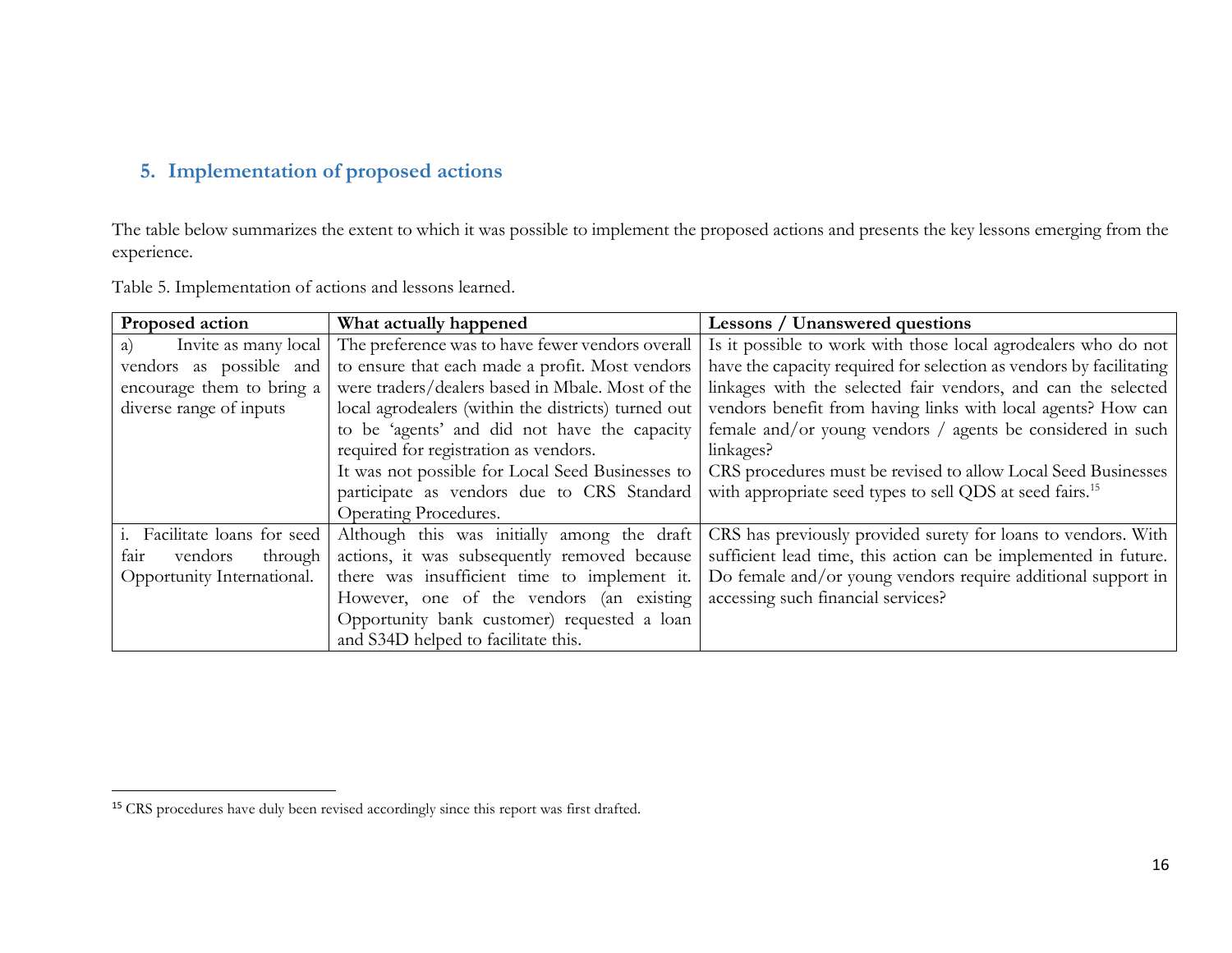| Proposed action                      | What actually happened                            | <b>Lessons / Unanswered questions</b>                             |
|--------------------------------------|---------------------------------------------------|-------------------------------------------------------------------|
| Awareness creation<br>11.            | During registration and sensitization visits,     | This worked well, and more information about seeds and            |
| before the fairs $/$ at time of      | priority was given to educating farmers about the | varieties could have been provided with assistance from           |
| provide<br>registration<br>$\equiv$  | seed fair process and getting them to understand  | agricultural / extension experts. One option might be for a local |
| information<br>farmers<br>to         | the vouchers and how to budget. Some              | extension agent to form part of the sensitization team. In some   |
| about the importance of              | information about seeds and varieties was         | contexts, there might be the opportunity to use local radio to    |
| quality seed                         | provided by the District Agricultural Officer,    | convey technical information. Gender must be considered in any    |
|                                      | though this was not the primary purpose of the    | sensitization efforts <sup>16</sup> .                             |
|                                      | sensitization exercise.                           |                                                                   |
| Awareness creation<br>111.           | Presentations were made at the start of each fair | This worked well, though it appears that farmers were more        |
| fairs -<br>short<br>the<br>at        | by an agricultural expert from the implementing   | convinced by the public speaking ability of the vendor rather     |
| presentations by vendors to          | partner and also by each of the vendors, though   | than the technical information conveyed. Is it possible to        |
| publicize themselves and             | the time available did not allow for detailed     | provide additional support to help vendors prepare for these      |
| their products and provide           | technical information of the different varieties. | short-presentations?                                              |
| info about the advantages            |                                                   |                                                                   |
| of specific inputs / varieties       |                                                   |                                                                   |
| iv.<br>Awareness creation            | Most agrodealers provided leaflets and banners    | Many agrodealers already have leaflets. Is there a need for fair  |
| at the fairs - encourage             | from their suppliers, but it is not known if the  | organizers to help vendors to source additional leaflets and/or   |
| provide<br>vendors<br>$\rm{to}$      | farmers found them useful.                        | create information materials? More information as to whether      |
| information materials about          |                                                   | leaflets can effectively inform both male and female farmers is   |
| their varieties, e.g. leaflets,      |                                                   | needed. If effective, vendor contracts can be modified to ensure  |
| brochures, posters                   |                                                   | that appropriate leaflets are provided and tailored to different  |
|                                      |                                                   | market segments.                                                  |
| b) Allow farmers to try out          | S34D partners and others identified potential     | One-off fairs in response to an acute emergency are not           |
| technologies<br>by<br>'new'          | sources of small seed packs for new varieties of  | appropriate for the provision of test packs of 'new' varieties or |
| test packs<br>providing<br><b>or</b> | yellow bean and rice, but procurement did not     | other technologies due to the technical know-how necessary to     |
| samples<br>of<br>locally             | proceed. There was a reluctance among seed fair   | ensure that these are locally appropriate.                        |
| appropriate                          | organizers to promote new technologies as part    | The promotion of 'new' varieties is appropriate when seed fairs   |
| technologies/inputs<br>(e.g.         | of an emergency response; allowable varieties     | are planned in response to climate change or other situations     |

<sup>&</sup>lt;sup>16</sup> This includes both the gender of the extension agent, and whether male and/or female household members are targeted and whether they subsequently share the knowledge gained with their spouse and/or other household members. Ideally, both husbands and wives should participate in pre-fair sensitization sessions.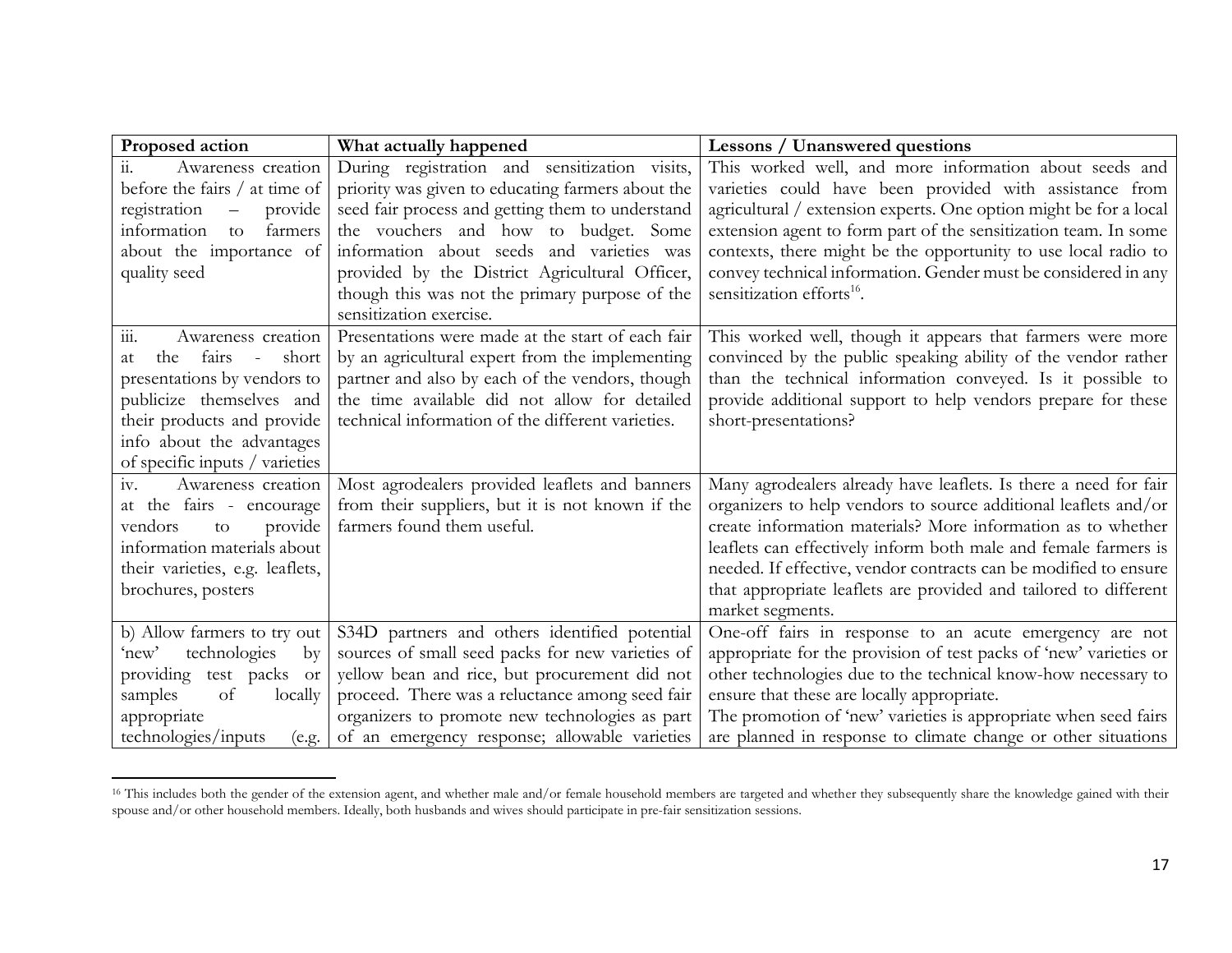| Proposed action                    | What actually happened                              | <b>Lessons / Unanswered questions</b>                                |
|------------------------------------|-----------------------------------------------------|----------------------------------------------------------------------|
| small quantity of new seed         | were those that had been recommended by             | where new varieties may be part of the 'solution', and where         |
| varieties, PICS bags)              | agricultural officers and those that farmers were   | there is the necessary agricultural expertise among the team.        |
|                                    | familiar with.                                      |                                                                      |
|                                    | PICS bags were made available at the fairs and a    |                                                                      |
|                                    | few farmers purchased them.                         |                                                                      |
| Encourage informal<br>$\mathbf{C}$ | Contact lists for each district were developed and  | Further follow up is needed to determine whether the contact         |
| interactions<br>between            | distributed among community leaders at sub          | lists had any effects on interactions / networking.                  |
| suppliers,<br>distributors,        | county, parish and village level during the market  | It is likely that networking subsequent to the fair may have         |
| farmers, extension agents,         | fairs.                                              | occurred after an initial face-to-face interaction and where         |
| village-based agents, farmer       | Some farmers and vendors were seen to be            | follow-up information had been requested, e.g. where an              |
| support agents, local chiefs,      | exchanging mobile phone contacts at the fairs.      | agrodealer had asked for the farmer's feedback during the            |
| agricultural officers, etc so      | Over one-third of farmers sampled for the PDM       | growing season, and/or offered to provide advice in case of any      |
| that they can follow up after      | survey reported that they had interacted with the   | problem.                                                             |
| the fair.                          | agrodealers for additional technical support.       |                                                                      |
| d) Provide a space<br>for          | The situation with bean seeds suggests that         | In hindsight, assessment information about informal seed             |
| vendors/suppliers<br>to            | agrodealers were not previously familiar with       | systems and LSBs may have helped to generate a more accurate         |
| directly<br>with<br>interact       | farmers' preferred varieties, and that they learned | understanding of local demand and the need for quality bean          |
| farmers and thus learn more        | about this as a result of the fairs.                | seed prior to the fairs. Nevertheless, this knowledge was quickly    |
| about local demand for             |                                                     | gained and addressed through direct interactions between             |
| different types of inputs.         |                                                     | farmers and vendors at the fairs.                                    |
|                                    |                                                     | How can fair organizers actively encourage vendors to seek           |
|                                    |                                                     | information from male and female farmers at the fairs? <sup>17</sup> |

<sup>&</sup>lt;sup>17</sup> It might be assumed that this interaction happens organically in a fair because it is in the vendors' commercial interests to engage their clients, but more information on this could be helpful.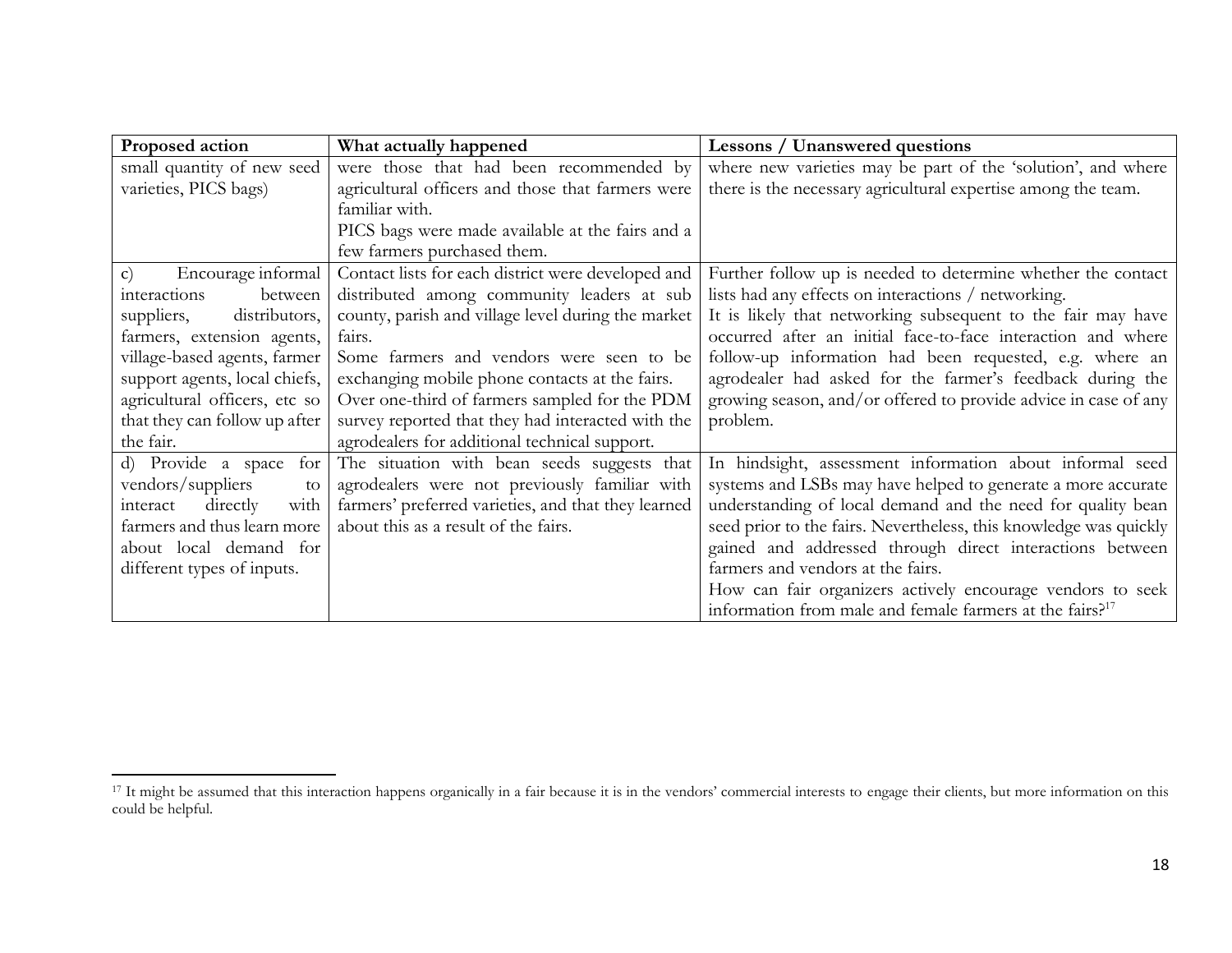| Proposed action  | What actually happened                                                                                                          | <b>Lessons / Unanswered questions</b>                            |
|------------------|---------------------------------------------------------------------------------------------------------------------------------|------------------------------------------------------------------|
|                  | e) Identify a number of All agro-input dealers taking part in the fairs were                                                    | Subsequent training for vendors would necessarily be part of a   |
| local<br>vendors | for proposed as potential trainees. The largest vendor                                                                          | longer-term program, either by the implementing agency or their  |
|                  | subsequent training by suggested that their staff should be trained as                                                          | partners. Such training would necessarily be gender inclusive in |
|                  | IFDC who are planning an   trainers so that they can subsequently provide   its content as well as in who attends the training. |                                                                  |
|                  | agro-input dealer training training to others, both through the IFDC                                                            |                                                                  |
|                  | session in eastern Uganda. I training and in future through other channels.                                                     |                                                                  |
|                  | Unfortunately, however, the training did not go                                                                                 |                                                                  |
|                  | ahead due to COVID-19 restrictions and less                                                                                     |                                                                  |
|                  | than anticipated funding for S34D.                                                                                              |                                                                  |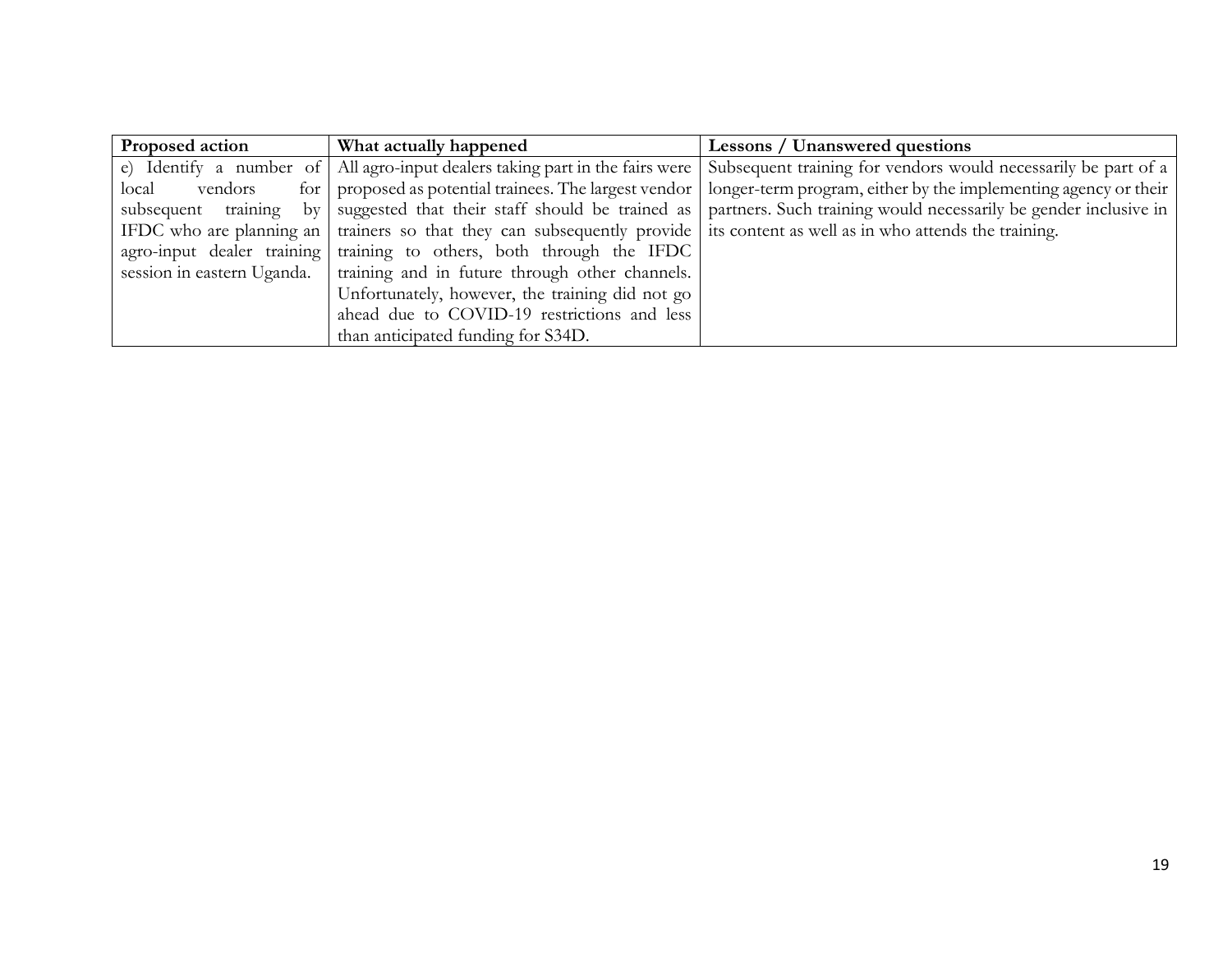### **6. Conclusions**

**6.1 Effectiveness of the actions tested.** A key challenge to working with local agrodealers (i.e. those based in the remote areas where seed fairs tend to be held) is that – in the market fairs described here - many of them apparently lacked the capacity required to be selected as fair vendors<sup>18</sup>. So, the question then becomes whether it is possible to work with them in other ways (e.g. through partnering with the selected vendors) to build their capacity though seed fair approaches. Providing surety for loans to selected vendors is feasible, as was a certain level of awareness creation among farmers, though there was perhaps a need for a more detailed technical information about seeds and varieties to support farmers' decision-making processes. Awareness creation prior to fair was seen by the fair organizers as a good investment in helping farmers to make choices.

The fair was seen to lead to subsequent interactions between farmers and agrodealers. Although it is not clear what specifically prompted these interactions, it is thought that such interactions can be promoted through small adaptations to the fair and through the behaviors of the vendors. It was reported that one of the agrodealers (from one of the districts, rather than from Mbale) had been able to expand his business and increase his stocks as a result of the fairs. Interactions with farmers at the fairs allowed him to develop a better understanding of the need of farmers and how to meet these needs. Additional follow-up with this vendor may be helpful to better understand this particular example.

**6.2 Short-term vs longer-term objectives**. When implemented as part of an emergency response, the overriding aim of a market fair is to provide affected and vulnerable farmers with the support needed to recover their means of livelihood for the forthcoming agricultural season. Targeted farmers are regarded as the prime beneficiaries, and vendors are regarded as contractors rather than participants whose businesses can benefit from the fair in the long term. The amount of work involved in planning and organizing a fair is considerable, and the core team works long hours over several weeks in the lead-up to the fairs. When decisions need to be made in relation to how things should be done, these decisions are made according to what will be of greatest benefit to the targeted farmers in relation to their immediate needs for recovery, i.e., to plant, harvest and process their crops successfully so that they have food for their households. Establishing long-term market linkages between vendors and farmers is not high on the agenda when implementing a one-off, short-term emergency response. For reasons relating to feasibility and the over-riding objectives of an intervention, it is not appropriate to try and support sustainable market linkages when a seed fair is implemented as a one-off response to an acute crisis. It is more likely that it might be possible to plan for sustainable market linkages within seed fairs that are implemented as part of longer-term programming approaches, for example in relation to resilience building, post-conflict recovery, and/or climate change.

<sup>&</sup>lt;sup>18</sup> However, there are examples of other seed fairs that have successfully contracted local seed producers with similarly limited capacity.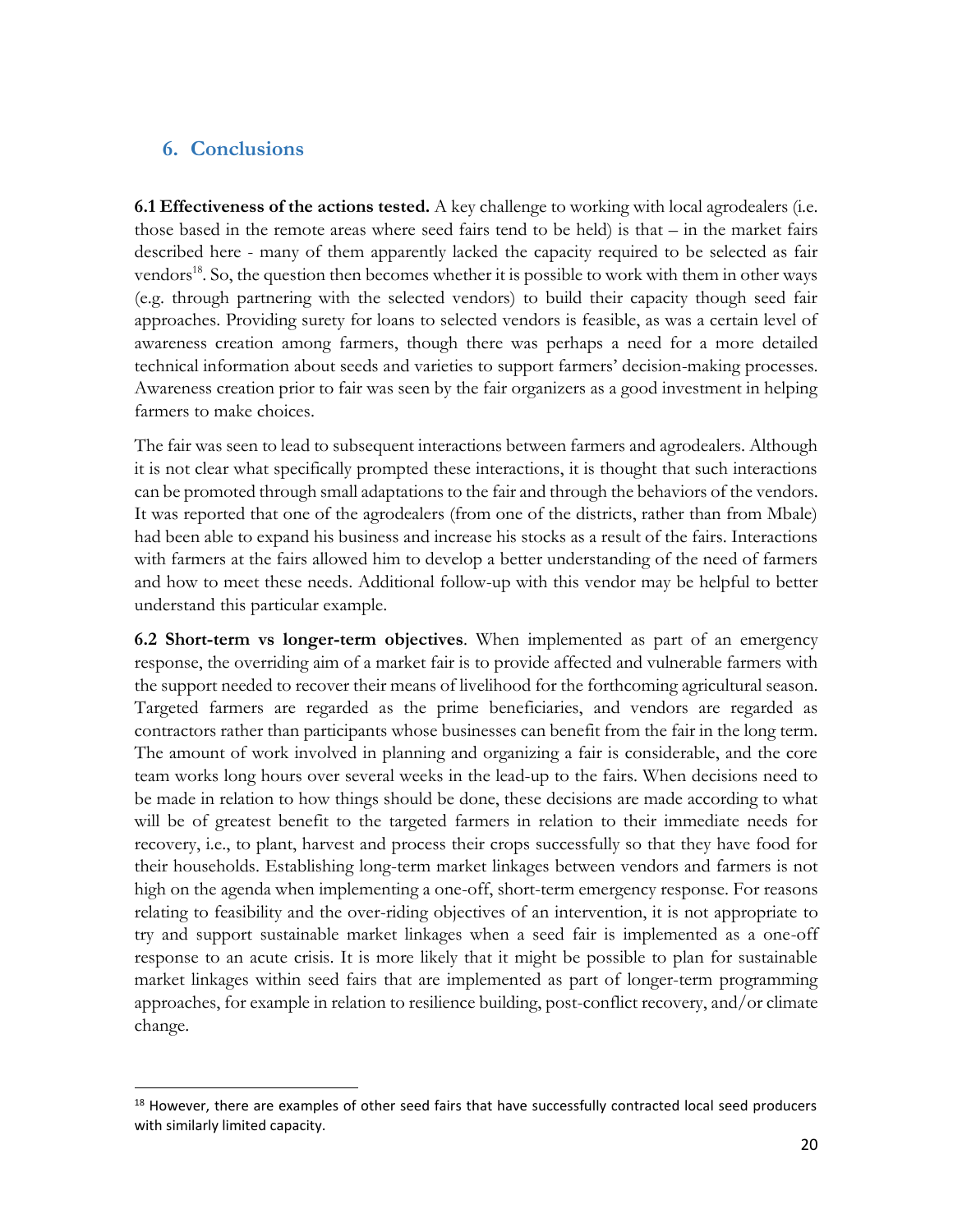The overriding objectives of a seed fair necessarily determine the types of farmers who are targeted as participants. Unless there is blanket coverage, it tends to be those most affected by a crisis and those who are most vulnerable are targeted with support. It can be assumed that those who are most vulnerable are often the poorest households, and tend not to be the types of farmers who are likely to purchase seed from formal sector agrodealers but instead rely on the informal seed system, i.e., relatives, friends, neighbors, and local informal traders to obtain off-farm seed. If a seed fair is to support sustainable market linkages for future access to quality seed, then either the fair must target the better-off farmers who are more likely to purchase seed from agrodealers, and/or the selected vendors should include seed suppliers from the informal seed system and provide the support necessary to improve the quality of seed and market linkages within informal seed markets.

During the planning phase for the BMGF seed fairs described above, it was discussed whether it might be possible to allow non-participants in the local communities to purchase seed at the fairs using their own cash. One way that this might have been possible would be for each fair to be organized in two sessions, e.g. over two days or in a morning session and an afternoon session, and to invite the targeted farmers for the first session, and then extend an open invitation to any other farmer wanting to buy seed in the second session. Logistically, this would have been very challenging, and the vendors may not have been willing to pay for the additional transport and/or accommodation costs needed for a two-day fair. In the case of the Butaleja fairs, however, this may have happened in any case with the change in the structure of the fairs due to COVID restrictions. Rather than holding the fairs in an enclosed space, vendors set up pop-up shops within the local marketplace and remained open for three days. It is possible that during this time they may have served cash-paying customers in addition to the voucher-paying participants. This illustrates that there are various options for adjusting the seed fair format to target different clients and achieve alternative objectives.

From the perspective of the partners implementing a seed fair, an organization that has no presence in the local area and has funding for a short-term emergency response only is unlikely to have the capacity or the interest in supporting longer-term objectives. Where the implementing partner has a long-term presence on the ground and the potential to attract longer-term funding, it is more likely that they will have an interest in promoting longer-term market linkages.

**6.3 Technical capacity of the implementing partners**. Despite the lack of a seed systems specialist or an agricultural expert in the core team, the fairs were considered to be a success in allowing selected farmers to access a choice of food, seed and other agricultural inputs in time for the planting season. A greater understanding of the informal seed system as part of the rapid market assessment may or may not have usefully informed the choice of seed vendors (i.e. to include the Local Seed Businesses) and the crops and seed types provided by the vendors (e.g. to include quality beans and groundnuts from the informal seed system). What is certain is that if seed fairs are to support and enhance market linkages between vendors and farmers, then the implementing partner will need to ensure it has the appropriate technical capacity in agricultural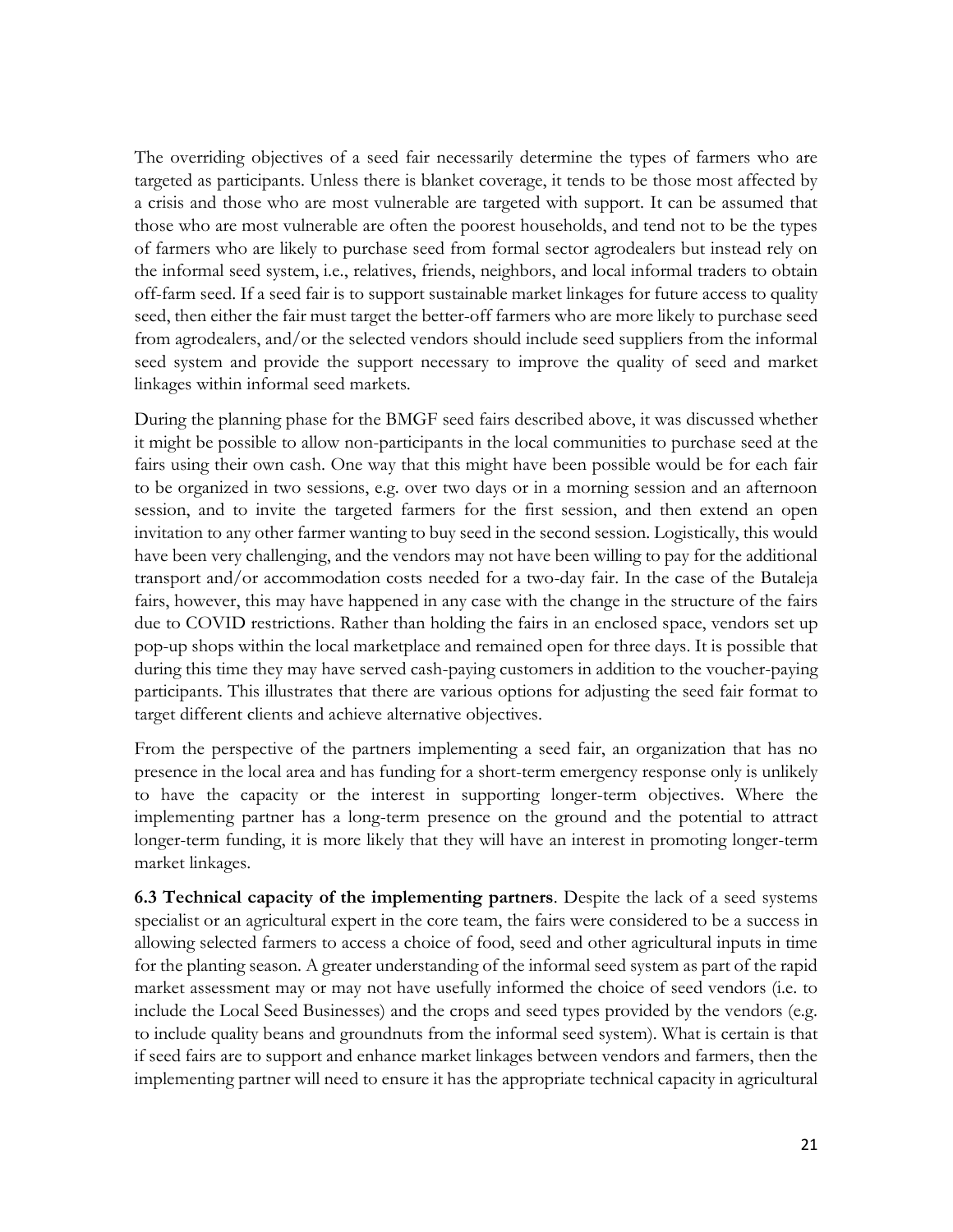development, seed systems and gender to sufficiently design a fair aimed at long-term sustainable relationships between farmers and seed and agriculture input dealers.

The need for technical capacity can be illustrated by the example of small 'tester' seed packs of new varieties, which is a well-established means of generating demand for new varieties: by making small quantities (e.g. 500g or 1kg) of quality seed of locally appropriate improved varieties available to farmers, this allows them to try out a new variety for themselves on their own plot. If they like the variety and see that it grows well in the local agroecology, then they will purchase a larger quantity of seed for the following season. However, this method will only work if the correct varieties are provided, and it takes a certain level of technical understanding to consult with the plant breeders, agronomists, farmers and others to determine which varieties are appropriate and to ensure that they have been adequately tested in the local context. In the case of the BMGF fairs described here, there was a reluctance to promote what were considered to be untried, untested varieties, or to undertake the consultations needed to identify appropriate 'new' varieties. In promoting sustainable market linkages, not only is it necessary to have a technical understanding of seeds, varieties and formal and informal seed systems, but also about markets and the adoption of new varieties by farmers.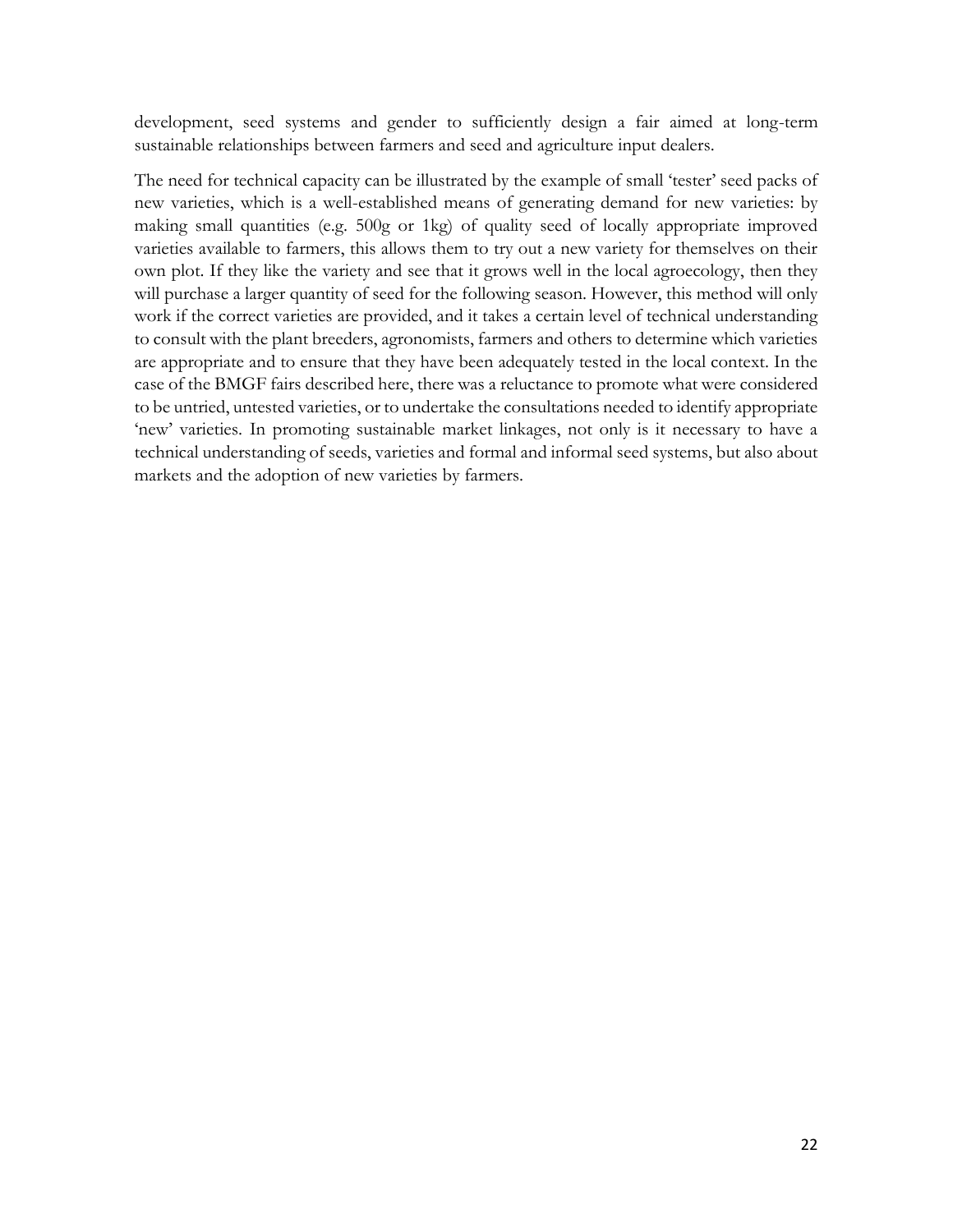# **7. Summary of recommendations for the development of future actionable plans**

The recommendations that emerge from the previous section are summarized below. It is expected that these recommendations will be implemented in a follow-up S34D activity planned for FY21 (see Annex 3).

7.1. In terms of the emergency context, it is recommended that actions to support market linkages through seed fair programming are applied as part of longer-term interventions in response to chronic emergencies such as climate change, drought, and/or long-term postconflict recovery.

7.2. To ensure that the seed fair planning and design incorporate actions to support market linkages, it is recommended that the seed fair objectives include enhanced market linkages as an explicit aim of the fairs, against which decision-making can be made.

7.3. The technical capacity required to design and implement actions to support market linkages as part of seed fair interventions necessitates inputs at key decision-making points<sup>19</sup> from both a market specialist and seed systems specialist, together with an understanding of formal and informal seed systems, gender sensitivity, and farmers' adoption of new varieties.

7.4. It is recommended that, where possible, vendors with experience of seed fairs are actively included in the process to identify additional actions to support market linkages that can be tested as part of future seed fair interventions. Specific actions might be identified to re-structure seed fairs in innovative ways (e.g. as pop-up shops), strengthen seed supplier capacity in gendersensitive ways, promote the supply of diverse and appropriate products, and encourage inclusive interactions and networking between farmers and suppliers.

7.5. Actions to support market linkages must be gender sensitive with respect to the types of support provided to both vendors and farmers. Services and support to vendors must be tailored to ensure that these are accessible to and appropriate for the needs of female-owned businesses, and that both male and female vendors are better able to cater to different client segments. Information, technologies and support to male and female adult and youth farmers must be provided in ways that cater to their differentiated needs, and also engage and empower women and youth.

7.6. It is recommended that a participatory action approach should be applied to design and test innovative ways in which seed fairs can support gender-sensitive market linkages. This requires active engagement with seed fair implementing partners, potential vendors, male and female farmers and seed specialists from the S34D initiative.

<sup>&</sup>lt;sup>19</sup> These decision points would include the development of market assessment tools and analysis of data collected as well as on the fair dates themselves.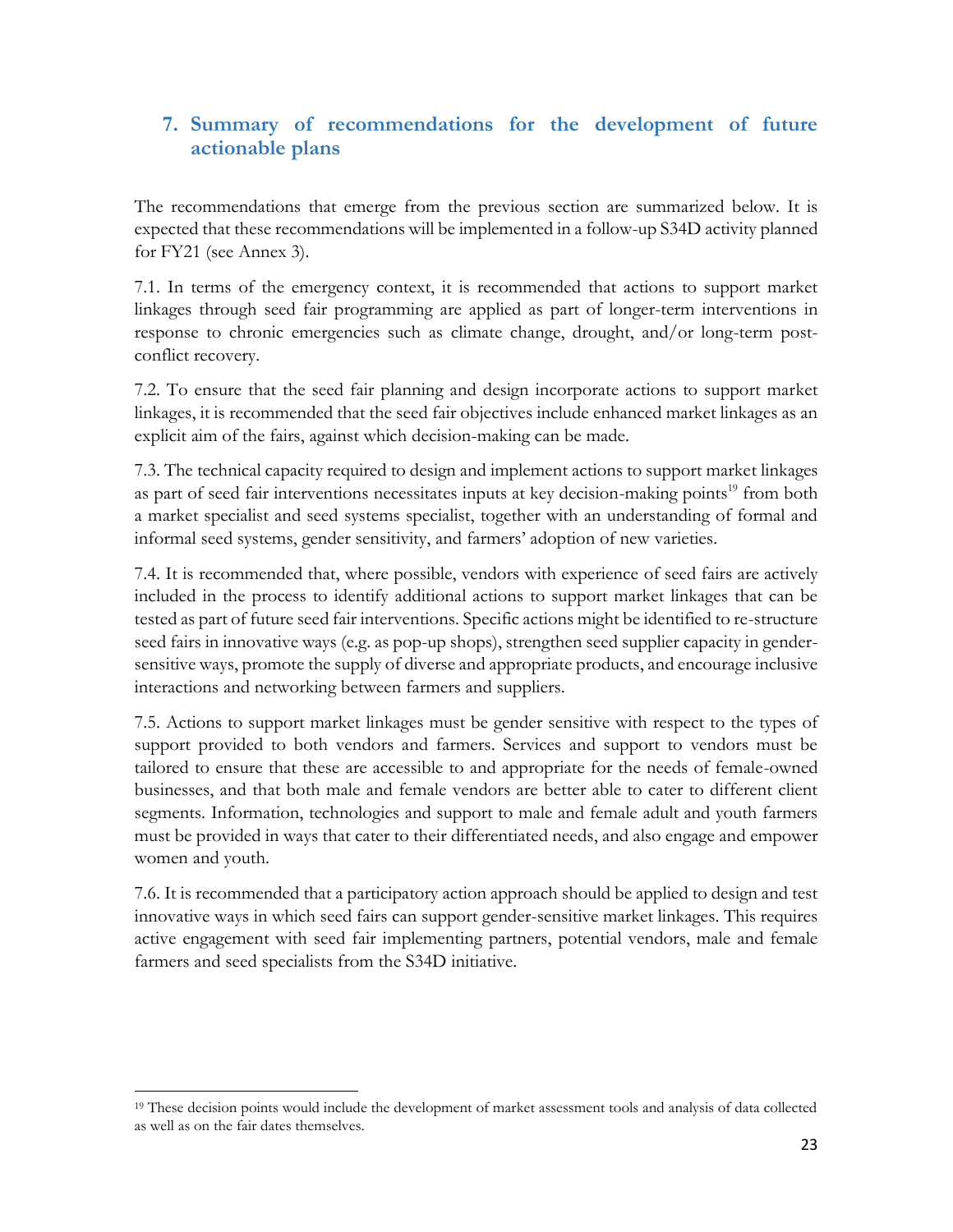#### **Annex 1. Participatory action research**

Participatory action research can be described as 'learning by doing'. Unlike most research endeavors that present ex post findings, the process is dynamic and continuous, enabling feedback in real time. Rather than taking a standard linear model of research, participatory action research is cyclic, working its way through various iterations of planning, acting, observing and reflecting (Figure 1). The participatory and action-oriented focus builds ownership of the process by the participants, who learn through their own experiences and are able to change their own lives and social worlds. Participatory action research can be transformative for specific community segments who are supported to recognize, reflect and act to address the underlying causes of their vulnerabilities.

Figure 1. Participatory action research cycles.



*Source: Velasco (2013) Participatory Action Research (PAR) for Sustainable Community Development: http://postgrowth.org/participatory-action-research-par-for-sustainable-community-development/*

Baum, McDougall & Smith (2004) describe how PAR differs from conventional research in three ways:<sup>20</sup> Firstly, it focuses on research whose purpose is to enable action, which is achieved

<sup>20</sup> This paragraph has been extracted from Baum, McDougall & Smith (2004) Participatory action research. Available from: https://www.researchgate.net/publication/6816910\_Participatory\_action\_research [accessed Jan 12 2021].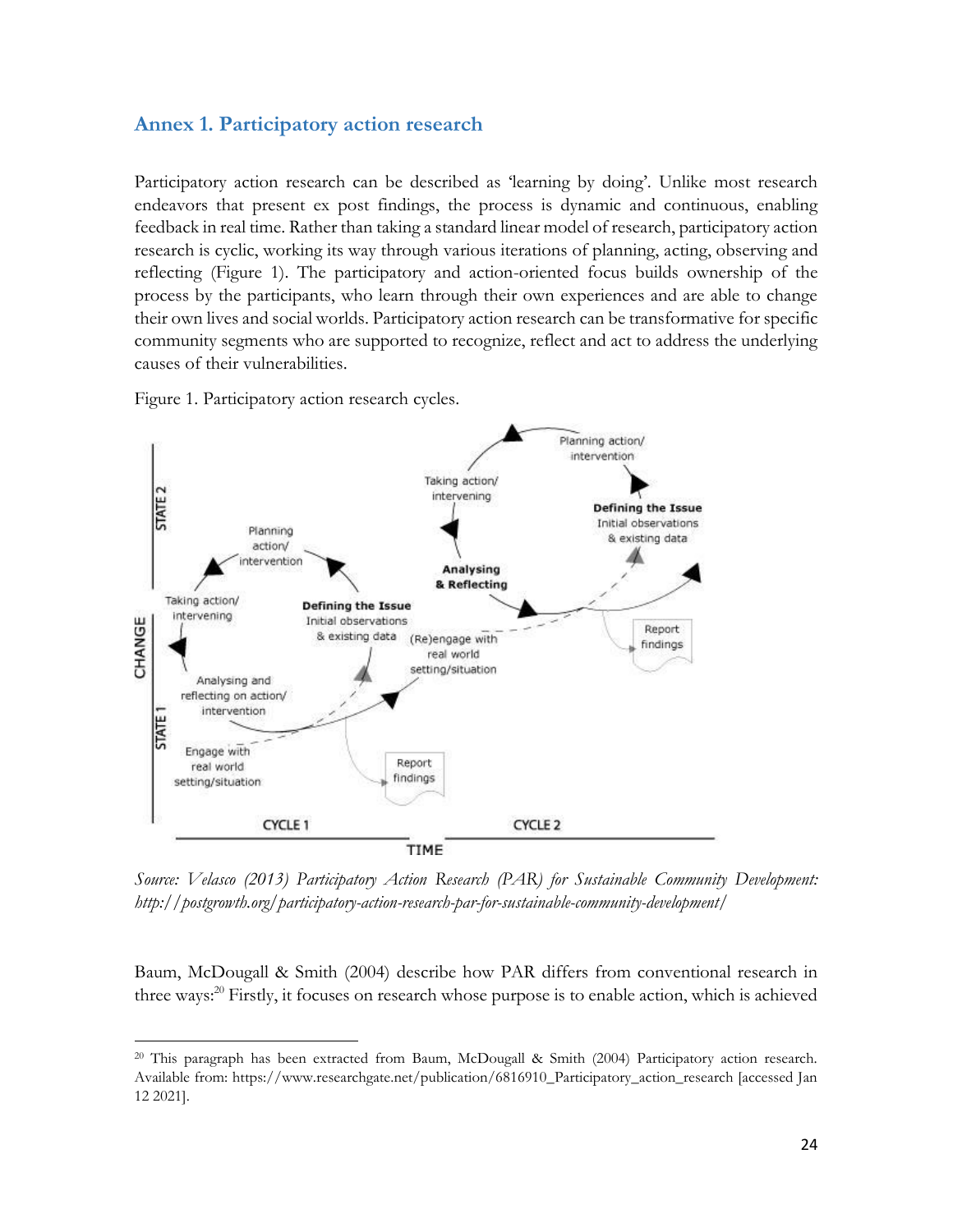through a reflective cycle. The resultant action is then further researched, and an iterative reflective cycle perpetuates data collection, reflection, and action. Secondly, PAR pays careful attention to power relationships, advocating for power to be deliberately shared between the researcher and the researched, blurring the line between them so that the researched become the researchers. The researched cease to be objects and become partners in the whole research process. PAR has been described as an expression of "new paradigm science"<sup>21</sup> that differs significantly from old paradigm or positivist science. The hallmark of positivist science is that it sees the world as having a single reality that can be independently observed and measured by objective scientists (preferably under laboratory conditions where all variables can be controlled and manipulated to determine causal connections). By contrast, new paradigm science and PAR posit that the observer has an impact on the phenomena being observed and brings to their inquiry a set of values that will exert influence on the study. Thirdly, PAR contrasts with less dynamic approaches that remove data and information from their contexts. Rather than involving people as passive participants, ''subjects'' or ''respondents'', PAR advocates that those being researched should be actively involved in the process.

In the case of the seed fairs that form the focus of the research described in this report, the research participants are the implementing partner staff and – in future iterative cycles – the seed fair vendors.

<sup>21</sup> Wadsworth Y. What is participatory action research? Action Research International. 1998 Paper 2. https://www.montana.edu/cpa/news/images/articles/hires/img200603291143660763-1.pdf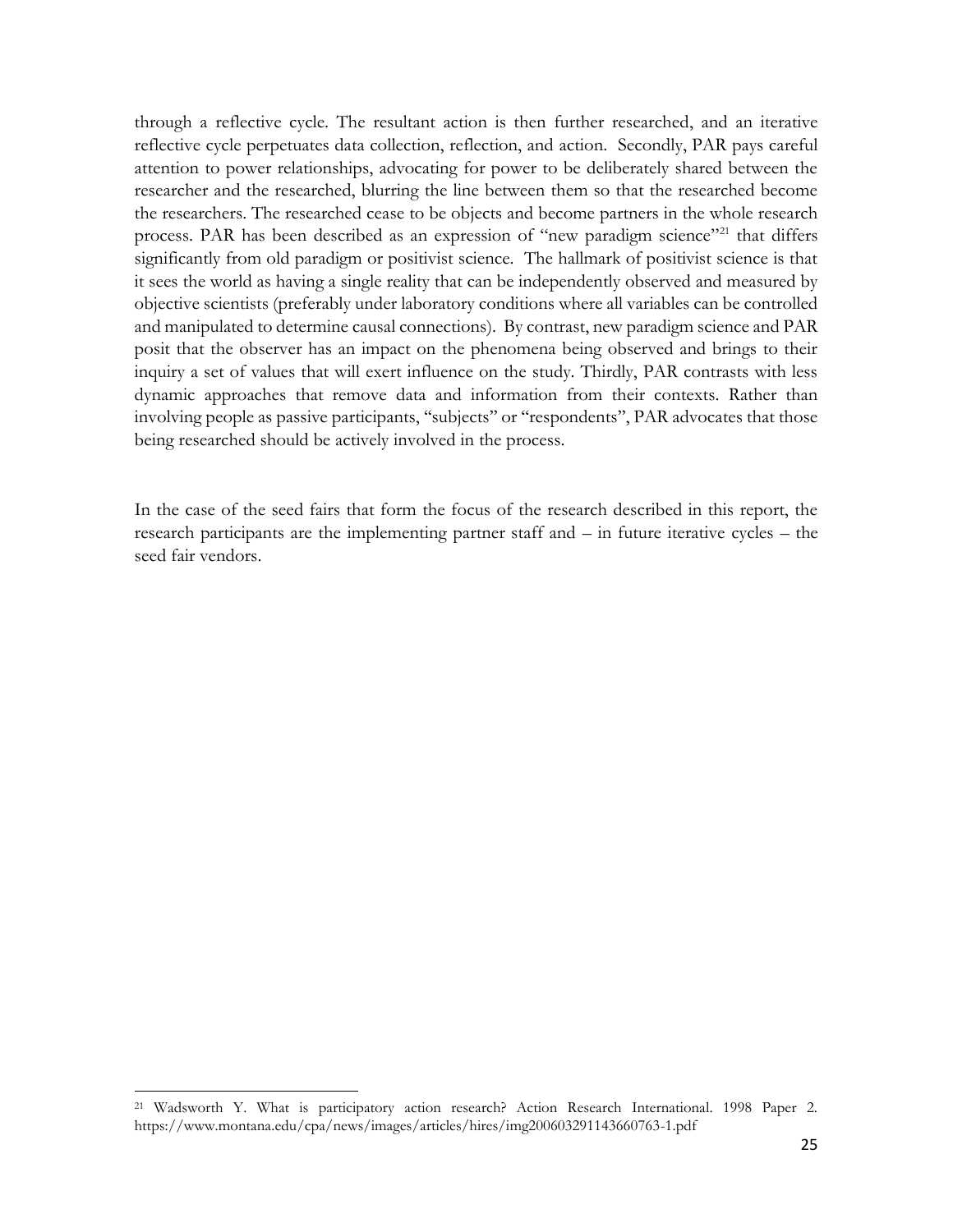# **Annex 2. Questions used in interviews with implementing staff**

#### **Distribution modalities**

- 1. Different voucher modalities were considered when planning for the fairs, e.g. whether to have commodity vouchers for specific types of agricultural inputs (cassava cuttings), or whether to have two types of vouchers, one for food and one for agricultural inputs. Were other modalities considered (e.g. cash or other types of voucher modalities, and at what stage, if so)?
- 2. Was there any evidence that any farmers used their own cash to make purchases (in addition to the vouchers provided)? If so, what did they buy, and did this cause any problems or shortages of supply?
- 3. With the benefit of hindsight, do you think that the right modality was chosen? Did we have sufficient information to make a well-informed choice at the time(s) of decisionmaking? Describe / elaborate.
- 4. Were the fair participants or other stakeholders asked about their preferences in terms of voucher modalities?
- 5. What were the different stages / types of information gathering / data collection that contributed to the needs assessment, design and planning processes?
- 6. For each stage / type of information gathering / data collection, what was the most valuable / useful type of information that it provided to the assessment, design and planning processes? Was there any additional type of information that would have been useful?

### **Vendors and input supply**

- 7. How many vendors took part in the end? How many were providing food and how many were providing agricultural inputs? Was this the right number in terms of the range of inputs provided?
- 8. What are the limiting factors to involving more vendors?
- 9. What were the factors that limited the involvement of Local Seed Businesses and Local Agents (i.e. the smaller agro-dealers based in the districts)?
- 10. How would you compare the list of 'allowed' items that was prepared before the fairs, the items that vendors brought to the fairs, and the items that farmers actually purchased?

11. Were there any items that were in high demand from farmers but were not supplied or were in short supply at the fairs? Were the vendors able to adapt and meet this demand?

- 12. A list of appropriate crops and varieties was compiled based on information from district agricultural officers and others (Jonah to elaborate on this). How was this list used by CRS/Caritas? How was this list used by the agro-dealers? How was it helpful? Could it have been done differently?
- 13. How was the quality of seed and other inputs ensured, and at what stages? Describe any concerns / issues that arose about seed quality.
- 14. Did the vendors coordinate or collaborate amongst themselves in any way to ensure that a range of different inputs / seed types was provided? Describe.
- 15. How did different agro-dealers promote their products? Were there any "special offers" (e.g. price discounts, additional "free' gifts. Etc)? (Take care to avoid possible overlap with Qu. XX on information about seeds / varieties)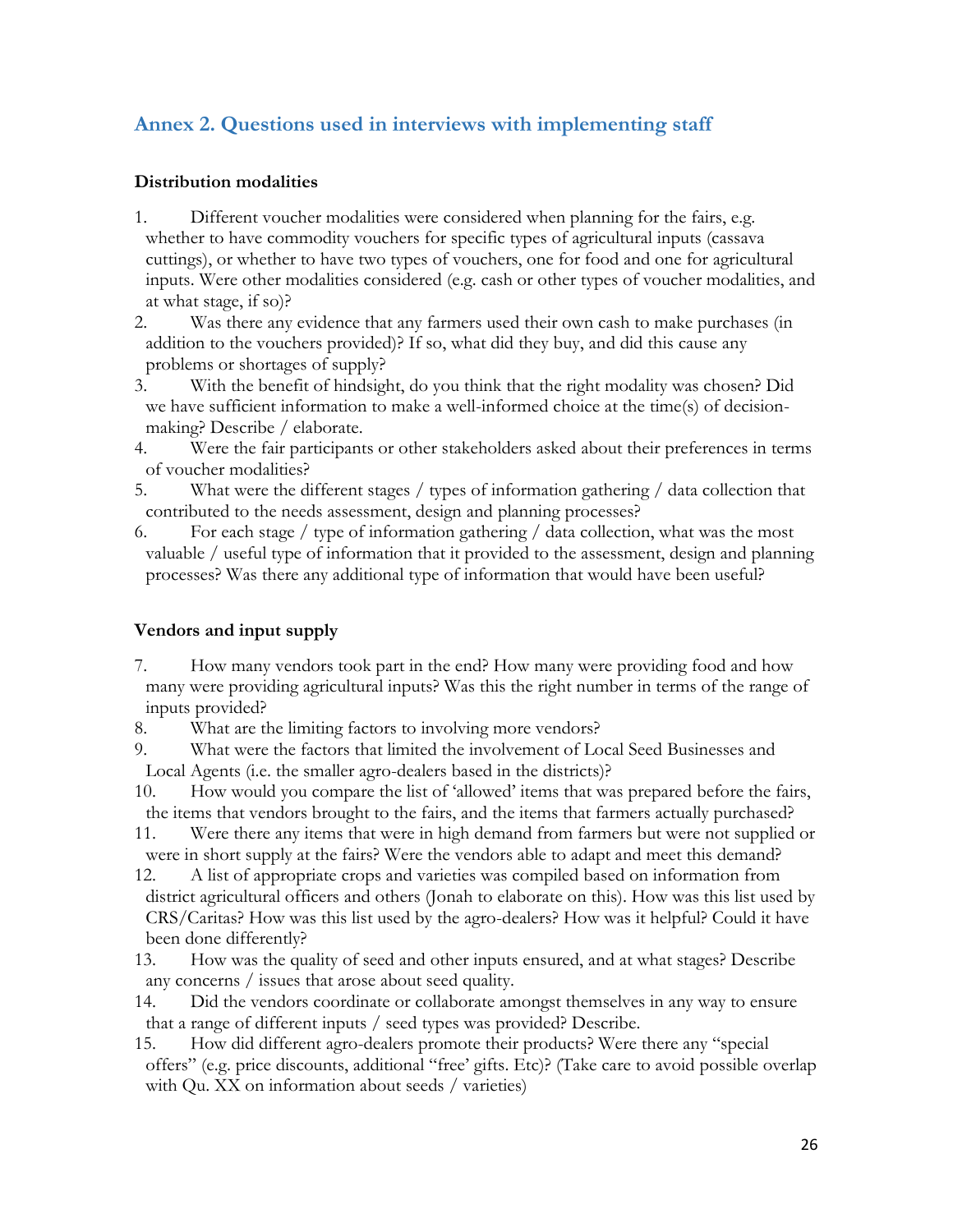#### **Information and sensitization**

- 16. How and when were farmers sensitized about budgeting? How do you think that this may have influenced their choices for voucher purchases?
- 17. What kind of information about seed and varieties was available to farmers? When and how was this provided? Do you have any evidence that farmers were asking for / seeking this type of information? From whom were they seeking this info?

18. What other types of information / sensitization was provided to farmers? How and when?

#### **Farmer / agro-dealer linkages for future input supply [more relevant for extension agent and agro-dealers]**

- 19. Are you aware of any loans or financial support that was accessed by any participating agro-dealers to allow enhance their participation in the fairs?
- 20. Was the list of contacts made available? To whom?
- 21. From your knowledge, is there any evidence to suggest that anyone made use of the contact list?
- 22. Do you think that the different way in which the final seed fair was organized may have any made any differences to the longer-term linkages between agro-dealers and farmers? If so, how?
- 23. Have any agro-dealers changed or expanded their sales and/or marketing channels as a result of taking part in the fairs? Describe if so.
- 24. Did the local agro-input agents benefit in any way from the fairs? Were their business undermined in any way?
- 25. Have there been any requests for continued support by CRS / Caritas in the local area? If so, what, specifically?

### **General:**

10. What aspect of the fairs do you consider to be the biggest success?

11. In you view, what could have been done better?

12. In your view, what were some of the lessons that emerged from the BMGF market fairs experience?